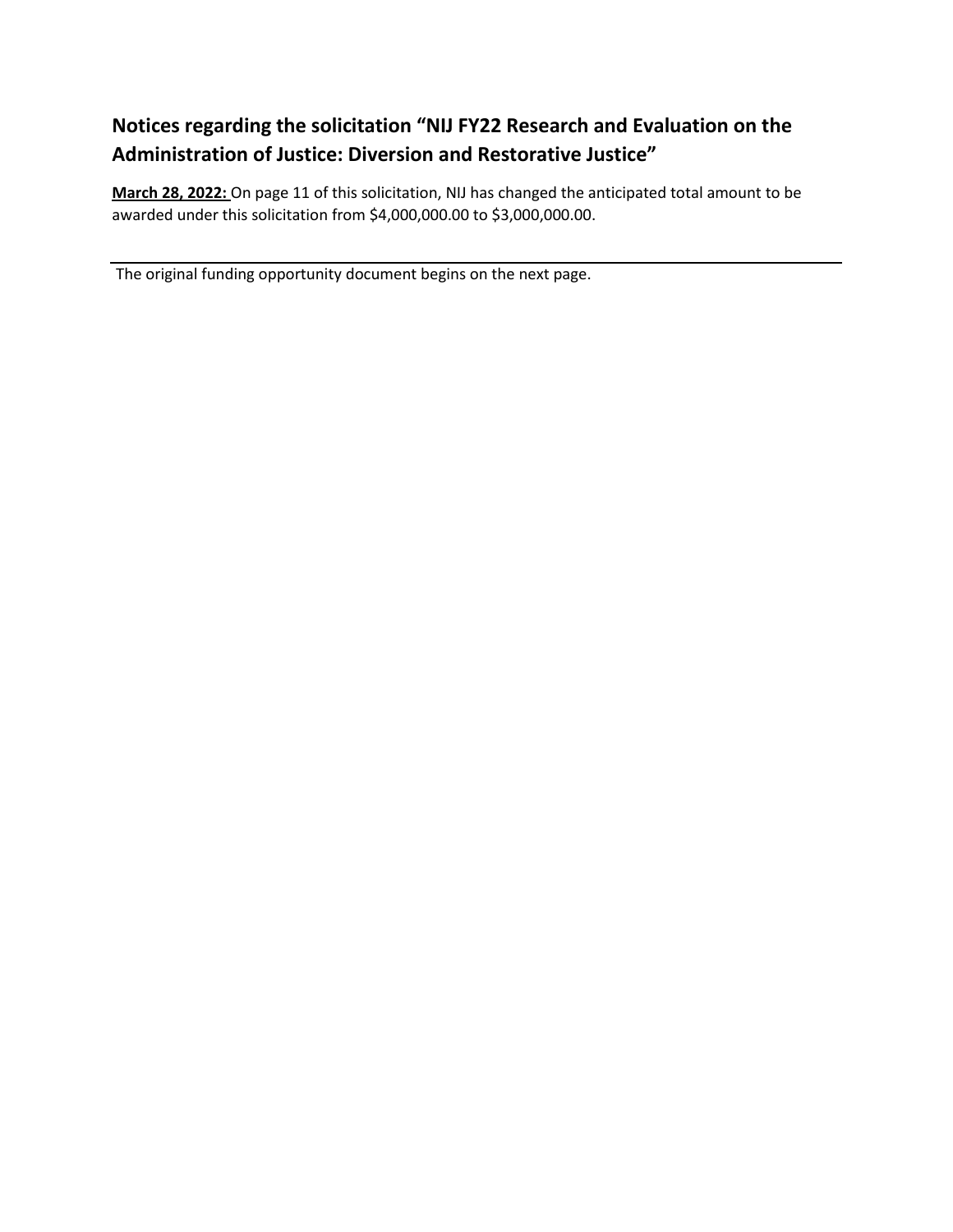OMB No. 1121-0329 Approval Expires 12/31/2023



## **NIJ FY22 Research and Evaluation on the Administration of Justice: Diversion and Restorative Justice**

| <b>Assistance Listing Number #</b>      | 16.560                 |
|-----------------------------------------|------------------------|
| <b>Grants.gov Opportunity Number:</b>   | O-NIJ-2022-171225      |
| <b>Solicitation Release Date:</b>       | March 25, 2022 2:00 PM |
| <b>Version:</b>                         | 2                      |
| <b>Grants.gov Deadline:</b>             | May 10, 2022 11:59 PM  |
| <b>Application JustGrants Deadline:</b> | May 24, 2022 8:59 PM   |

## **Overview**

The [U.S. Department of Justice](https://www.usdoj.gov/) (DOJ), [Office of Justice Programs](https://www.ojp.usdoj.gov/) (OJP), [National Institute of Justice](https://www.nij.gov/) (NIJ), seeks applications for funding rigorous research and evaluation projects examining the impact of court and other criminal justice tools, practices, and policies on the administration of justice and public safety in state, local, and tribal jurisdictions. The two research priorities for this FY 2022 solicitation are:

- 1. Diversion for persons who experience mental health issues.
- 2. Restorative justice strategies.

This program furthers the DOJ's mission by supporting the development of new knowledge and tools to address the challenges of crime and justice in the United States.

This solicitation incorporates the [OJP Grant Application Resource Guide](https://www.ojp.gov/funding/Apply/Resources/Grant-App-Resource-Guide.htm) by reference. The OJP Grant Application Resource Guide provides guidance to applicants to prepare and submit to OJP of applications for funding. **If this solicitation expressly modifies any provision in the OJP Grant Application Resource Guide, the applicant is to follow the guidelines in this solicitation as to that provision.** 

#### **Solicitation Categories**

This solicitation does not include Solicitation Categories.

#### **Eligible Applicants:**

City or township governments, County governments, For profit organizations other than small businesses, Independent school districts, Native American tribal governments (Federally recognized), Native American tribal organizations (other than Federally recognized tribal governments), Nonprofits having a 501(c)(3) status with the IRS, other than institutions of higher education, Nonprofits that do not have a 501(c)(3) status with the IRS, other than institutions of higher education, Private institutions of higher education, Public and State controlled institutions of higher education, Public housing authorities/Indian housing authorities, Small businesses, Special district governments, State governments, Other

## **Other**

For purposes of this solicitation, "state" means any state of the United States, the District of Columbia, the Commonwealth of Puerto Rico, the Virgin Islands, Guam, American Samoa, and the Commonwealth of the Northern Mariana Islands.

> Page 1 of 26 O-NIJ-2022-171225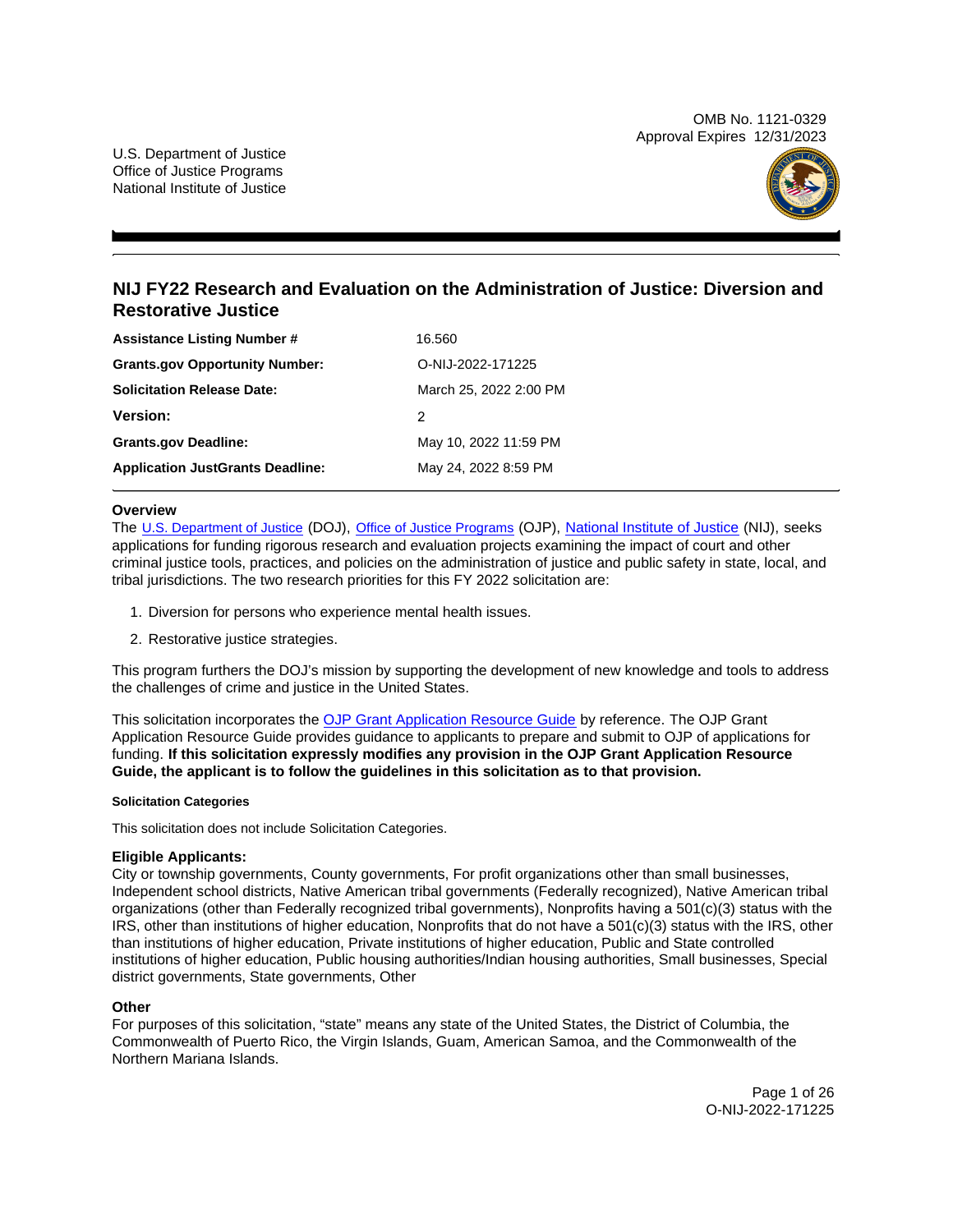<span id="page-2-0"></span>To advance Executive Order 13929 Safe Policing for Safe Communities, the Attorney General determined that all state, local, and university or college law enforcement agencies must be certified by an approved independent credentialing body or have started the certification process, to be eligible for FY 2022 DOJ discretionary grant funding. To become certified, the law enforcement agency must meet two mandatory conditions: (1) the agency's use-of-force policies adhere to all applicable federal, state, and local laws and (2) the agency's use-of-force policies prohibit chokeholds except in situations where use of deadly force is allowed by law. The certification requirement also applies to law enforcement agencies receiving DOJ discretionary grant funding through a subaward. For detailed information on this certification requirement, please visit [https://cops.usdoj.gov/SafePolicingEO](https://cops.usdoj.gov/SafePolicingEO%20) to access the Standards for Certification on Safe Policing for Safe Communities, the Implementation Fact Sheet, and the List of Designated Independent Credentialing Bodies.

Foreign governments, foreign organizations, and foreign colleges and universities are not eligible to apply. Federal agencies are not eligible to apply.

All recipients and subrecipients (including any for-profit organization) must forgo any profit or management fee.

NIJ will consider applications under which two or more entities would carry out the federal award; however, only one entity may be the applicant. Any others must be proposed as subrecipients (subgrantees). For additional information on subawards, see the [OJP Grant Application Resource Guide.](https://www.ojp.gov/funding/Apply/Resources/Grant-App-Resource-Guide.htm)

NIJ may elect to fund applications submitted under this FY 2022 solicitation in future fiscal years, dependent on, among other considerations, the merit of the applications and the availability of appropriations.

### **Contact Information**

For technical assistance with submitting the Application for Federal Assistance standard form (SF)-424 and a Disclosure of Lobbying Activities form (SF-LLL) in [Grants.gov](https://Grants.gov), contact the [Grants.gov](https://Grants.gov) Customer Support Hotline at 800-518-4726, 606-545-5035, [Grants.gov Customer Support,](https://www.grants.gov/web/grants/support.html) or [support@grants.gov.](mailto:support@grants.gov) The [Grants.gov](https://Grants.gov) Support Hotline operates 24 hours a day, 7 days a week, except on federal holidays.

For technical assistance with submitting the full application in DOJ's Justice Grants System (JustGrants), contact the JustGrants Service Desk at 833-872-5175 or [JustGrants.Support@usdoj.gov.](mailto:JustGrants.Support@usdoj.gov) The JustGrants Service Desk operates 5 a.m. to 9 p.m. eastern time Monday-Friday and 9 a.m. to 5 p.m. Saturday, Sunday, and Federal holidays.

For assistance with any other requirements of this solicitation, contact the OJP Response Center by telephone at 800-851-3420 or TTY: 301-240-6310 (hearing impaired only), or by email at [grants@ncjrs.gov.](mailto:grants@ncjrs.gov) The OJP Response Center hours of operation are 10:00 a.m. to 6:00 p.m., eastern time Monday–Friday, and 10:00 a.m. to 8:00 p.m. on the solicitation closing date.

#### **Submission Information**

Applications will be submitted to DOJ in two steps:

**Step 1:** The applicant must submit by the [Grants.gov](https://Grants.gov) deadline the required Application for Federal Assistance standard form (SF)-424 and a Disclosure of Lobbying Activities (SF-LLL) form when they register in [Grants.gov](https://Grants.gov) at [https://www.grants.gov/web/grants/register.html.](https://www.grants.gov/web/grants/register.html)

Beginning April 4, 2022, the Federal government will cease using the Data Universal Numbering System (DUNS) number to uniquely identify entities. At that point, entities doing business with the Federal government will use a Unique Entity Identifier (UEI) created in SAM.gov. If your entity is currently registered in SAM.gov, your UEI has already been assigned and is viewable in SAM.gov. This includes inactive registrations. If you are a new entity registering in SAM.gov, you will continue to register in SAM.gov using the DUNS number assigned by Dun and Bradstreet (D&B) until April 4, 2022. Upon completing your registration in SAM.gov, you will be assigned a UEI. For additional information, see the [Unique Entity Identifier Update](https://www.gsa.gov/about-us/organization/federal-acquisition-service/office-of-systems-management/integrated-award-environment-iae/iae-systems-information-kit/unique-entity-identifier-update) and the [OJP Grant Application Resource](https://www.ojp.gov/funding/apply/ojp-grant-application-resource-guide#unique-entity)  [Guide.](https://www.ojp.gov/funding/apply/ojp-grant-application-resource-guide#unique-entity)

**IMPORTANT:** [Grants.gov](https://Grants.gov) will transition to UEI at 11:59 p.m. eastern time (ET) on March 31, 2022.

To support this transition, DOJ will update all posted [Grants.gov](https://Grants.gov) funding opportunity packages to reflect the use

Page 2 of 26 O-NIJ-2022-171225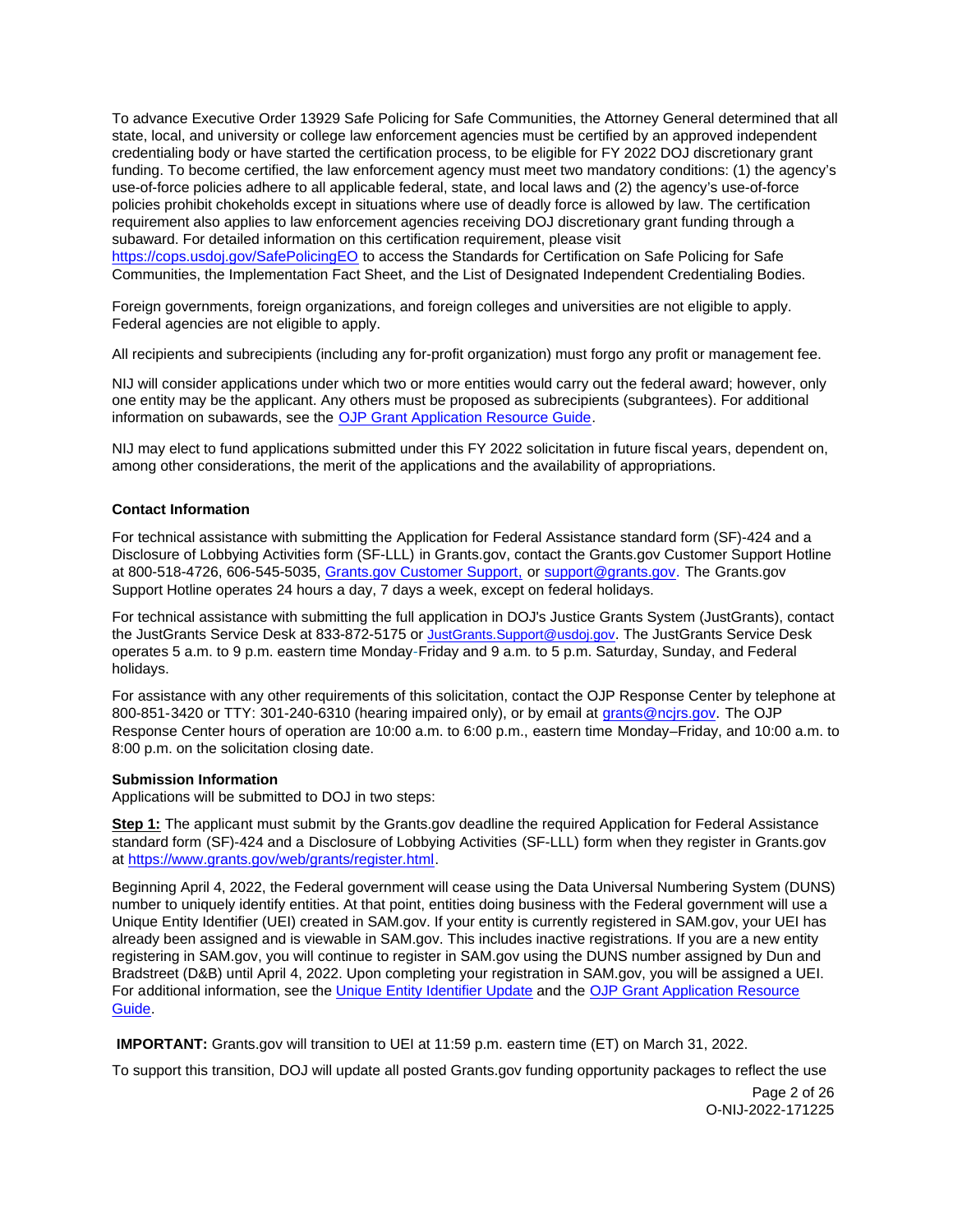## of UEI.

All entities applying for DOJ funding opportunities that have a [Grants.gov](https://Grants.gov) close date after March 31, 2022, must take one of the following actions:

1) Complete and submit the SF-424 and SF-LLL **no later than March 30, 2022, at 8:00 p.m. ET**.

- If the SF-424 is not completed and submitted by this time, any information contained in the SF-424 will be lost during the transition.
- If this occurs, applicants will need to re-enter their data in the new SF-424 form upon returning to [Grants.gov](https://Grants.gov) on April 1, 2022.

2) Wait until April 1, 2022, to begin and submit the [Grants.gov](https://Grants.gov) application.

**Step 2:** The applicant must then submit the **full application,** including attachments, in JustGrants at [JustGrants.usdoj.gov.](https://justicegrants.usdoj.gov/) To be considered timely, the full application must be submitted in JustGrants by the JustGrants application deadline. [OJP](https://www.ojp.gov/funding/apply/ojp-grant-application-resource-guide#apply) encourages applicants to review the "How to Apply" section in the OJP [Grant Application Resource Guide](https://www.ojp.gov/funding/apply/ojp-grant-application-resource-guide#apply) and the [JustGrants website](https://justicegrants.usdoj.gov/news) for more information, resources, and training.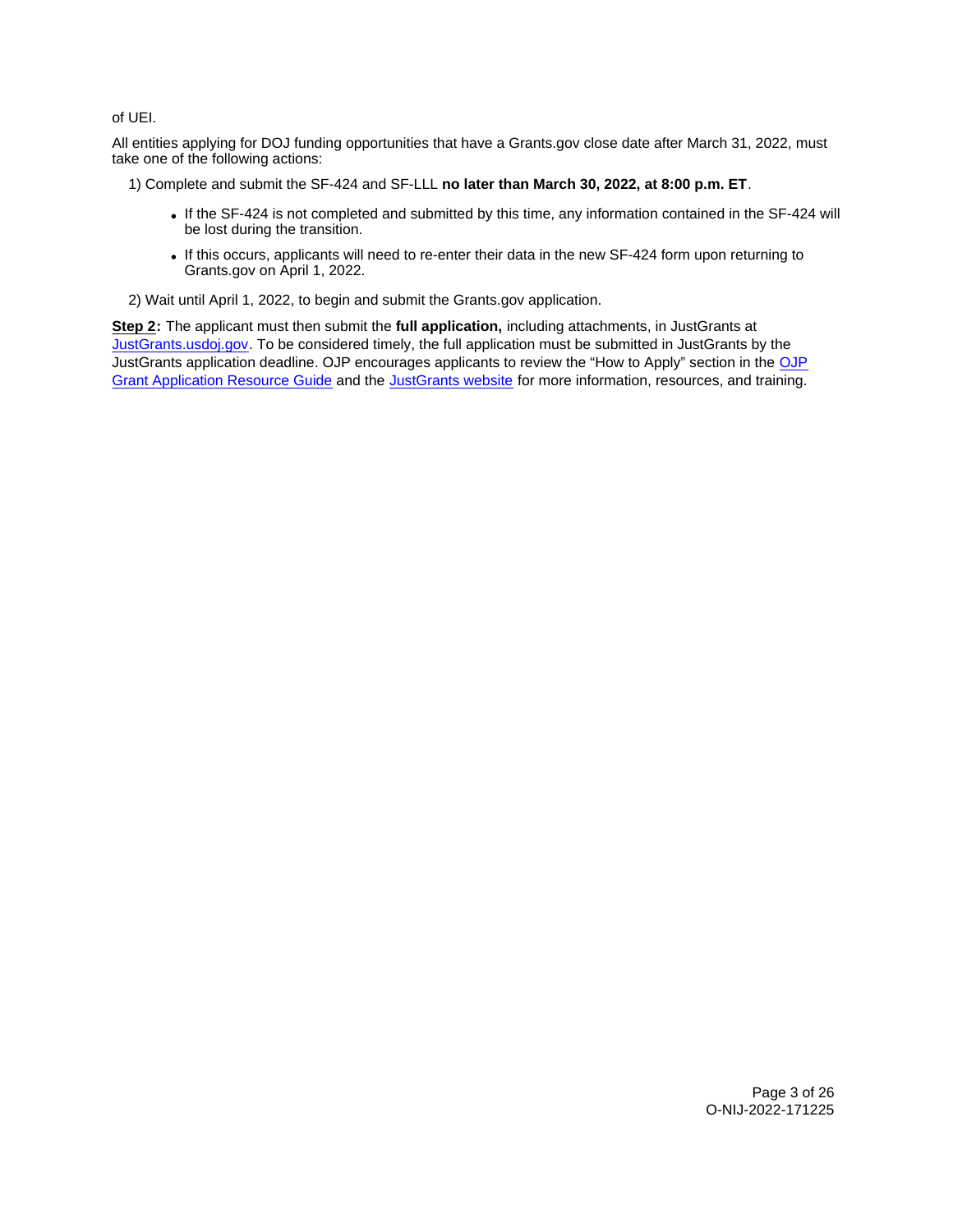# **Contents**

| Contact Information                                                                     | $\overline{2}$   |
|-----------------------------------------------------------------------------------------|------------------|
| <b>Program Description</b>                                                              | 6                |
| Overview                                                                                | 6                |
| <b>Statutory Authority</b>                                                              | 6                |
| Specific Information                                                                    | $\,6$            |
| Goals, Objectives, Deliverables, and Timeline                                           | $\boldsymbol{9}$ |
| <b>Priority Areas</b>                                                                   | 10               |
| <b>Federal Award Information</b>                                                        | 10               |
| Awards, Amounts and Durations                                                           | 11               |
| <b>Continuation Funding Intent</b>                                                      | 11               |
| Availability of Funds                                                                   | 11               |
| <b>Types of Awards</b>                                                                  | 11               |
| Financial Management and System of Internal Controls                                    | 11               |
| <b>Budget Information</b>                                                               | 11               |
| Cost Sharing or Matching Requirement                                                    | 12 <sub>2</sub>  |
| Pre-agreement Costs (also known as Pre-award Costs)                                     | 12               |
| Limitation on Use of Award Funds for Employee Compensation: Waiver                      | 12 <sub>2</sub>  |
| Prior Approval, Planning, and Reporting of Conference/Meeting/Training Costs            | 12               |
| Costs Associated with Language Assistance (if applicable)                               | 12               |
| Anticipated Number of Awards                                                            | 12 <sub>2</sub>  |
| Period of Performance Duration                                                          | 12               |
| <b>Eligibility Information</b>                                                          | 12               |
| Application and Submission Information                                                  | 12 <sup>2</sup>  |
| Information to Complete the Application for Federal Assistance (SF-424)                 | 13               |
| Standard Applicant Information (JustGrants 424 and General Agency Information)          | 13               |
| Proposal Abstract                                                                       | 13               |
| <b>Proposal Narrative</b>                                                               | 13               |
| Goals, Objectives, Deliverables, and Timeline                                           | 15               |
| <b>Budget and Associated Documentation</b>                                              | 15               |
| Budget Worksheet and Budget Narrative (Web-based Form)                                  | 15               |
| Indirect Cost Rate Agreement (if applicable)                                            | 16               |
| Financial Management Questionnaire (including applicant disclosure of high-risk status) | 16               |
| Disclosure of Process Related to Executive Compensation                                 | 16               |
| <b>Additional Application Components</b>                                                | 16               |
| <b>Curriculum Vitae or Resumes</b>                                                      | 16               |
| <b>Tribal Authorizing Resolution</b>                                                    | 16               |
| <b>Timeline Form</b>                                                                    | 16               |
| Letters of Support                                                                      | 16               |
| Research and Evaluation Independence and Integrity Statement                            | 16               |
| Bibliography/reference                                                                  | 17               |
| Any tools/instruments, questionnaires, tables/chart/graphs, or maps                     | 17               |
| List of Individuals in the Application                                                  | 17               |
| Human Subjects Protection                                                               | 17               |
| <b>Privacy Certificate</b>                                                              | 17               |
| Request to Use Incentives or Stipends                                                   | 17               |
| Consortium/Contractual Arrangements                                                     | 17               |
| Data Archiving Plan                                                                     | 17               |
|                                                                                         |                  |

Page 4 of 26 O-NIJ-2022-171225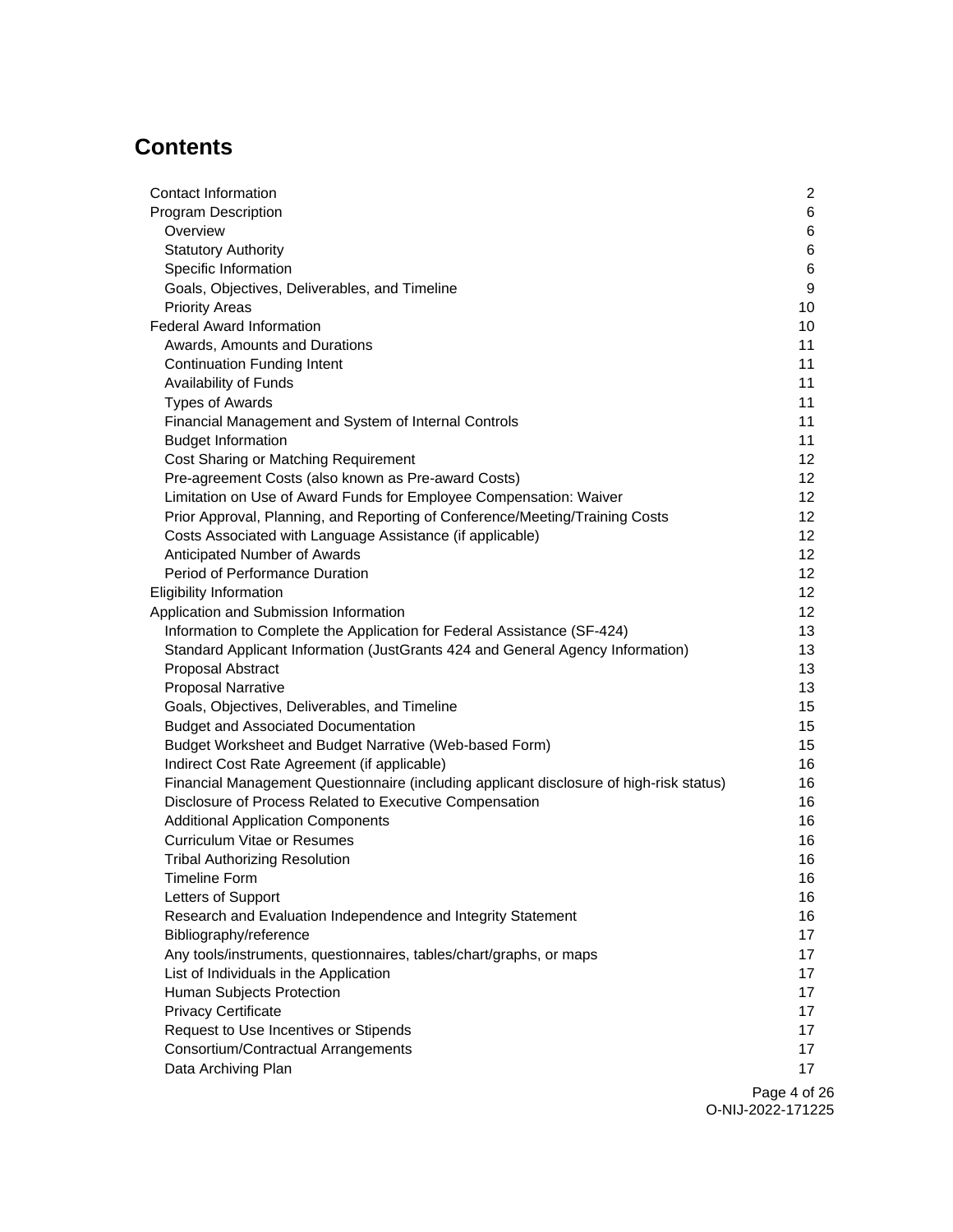| Disclosures and Assurances                                                            | 18 |
|---------------------------------------------------------------------------------------|----|
| Disclosure of Lobbying Activities                                                     | 18 |
| <b>DOJ Certified Standard Assurances</b>                                              | 18 |
| Applicant Disclosure of Duplication in Cost Items                                     | 18 |
| DOJ Certifications Regarding Lobbying; Debarment, Suspension and Other Responsibility |    |
| Matters; and Drug-Free Workplace Requirements                                         | 18 |
| Applicant Disclosure and Justification - DOJ High Risk Grantees (if applicable)       | 18 |
| How to Apply                                                                          | 18 |
| Submission Dates and Time                                                             | 18 |
| <b>Experiencing Unforeseen Technical Issues</b>                                       | 19 |
| Application Review Information                                                        | 19 |
| <b>Review Criteria</b>                                                                | 19 |
| <b>Review Process</b>                                                                 | 21 |
| <b>Federal Award Administration Information</b>                                       | 21 |
| <b>Federal Award Notices</b>                                                          | 21 |
| Administrative, National Policy, and Other Legal Requirements                         | 21 |
| Information Technology (IT) Security Clauses                                          | 22 |
| General Information about Post-Federal Award Reporting Requirements                   | 22 |
| Federal Awarding Agency Contact(s)                                                    | 22 |
| Other Information                                                                     | 22 |
| Freedom of Information and Privacy Act (5 U.S.C. 552 and 5 U.S.C. 552a)               | 22 |
| Provide Feedback to OJP                                                               | 22 |
| <b>Performance Measures</b>                                                           | 22 |
| <b>Application Checklist</b>                                                          | 24 |
| Endnotes                                                                              | 25 |
|                                                                                       |    |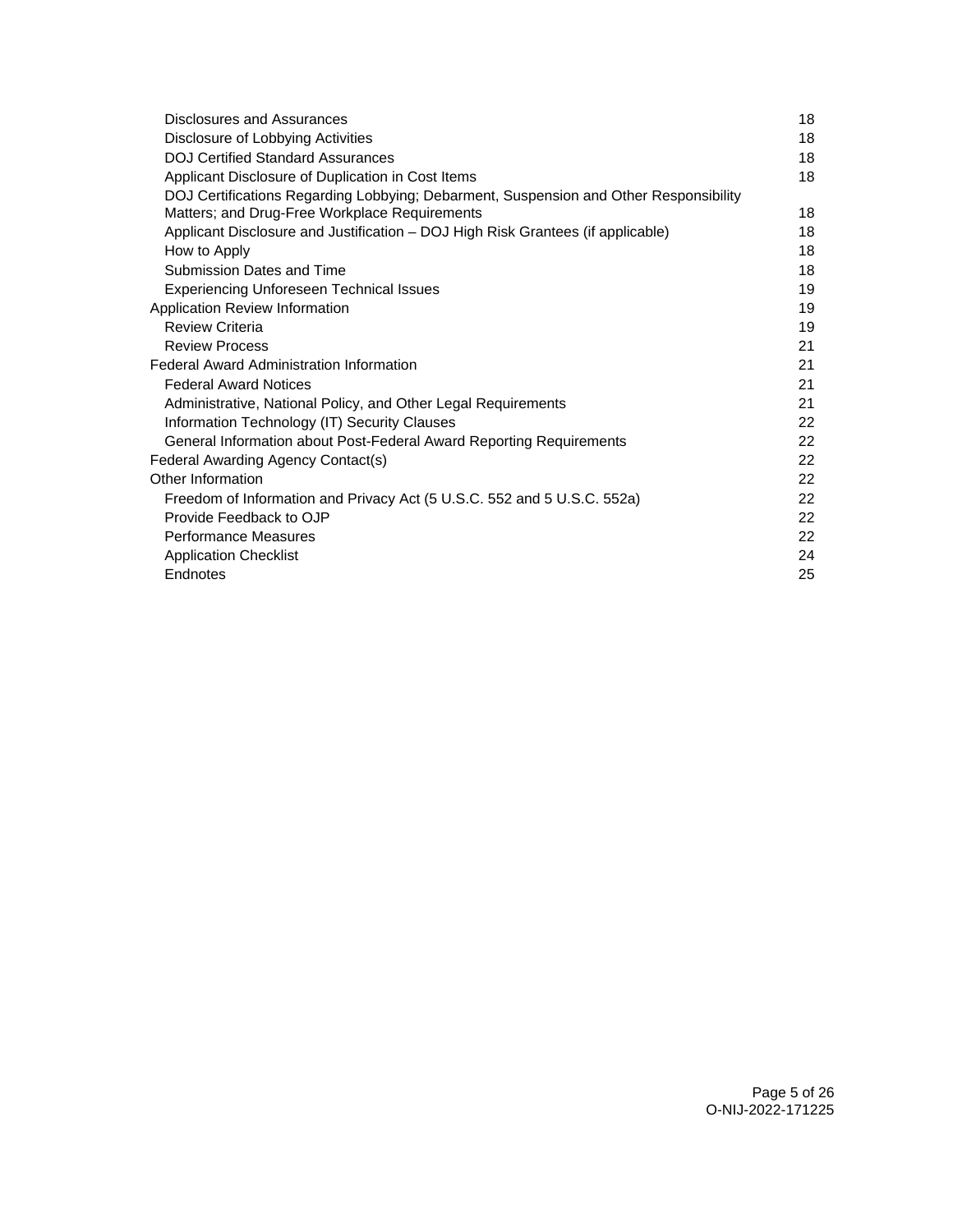## <span id="page-6-0"></span>**Program Description**

#### **Overview**

OJP is committed to advancing work that promotes civil rights and racial equity, increases access to justice, supports crime victims and individuals impacted by the justice system, strengthens community safety and protects the public from crime and evolving threats, and builds trust between law enforcement and the community.

With this solicitation, NIJ seeks proposals for rigorous research and evaluation projects examining the impact of court and other criminal justice tools, practices, and policies on the administration of justice and public safety in state, local, and tribal jurisdictions. The two research priorities for this FY2022 solicitation are:

- 1. Diversion for persons who experience mental health issues.
- 2. Restorative justice strategies.

Applications proposing research involving partnerships with criminal justice or other agencies, should include a strong letter of support, signed by an appropriate decision-making authority from each proposed, partnering agency. A letter of support should include the partnering agency's acknowledgement that de-identified data derived from, provided to, or obtained through this project will be archived by the grant recipient with the National Archive of Criminal Justice Data (NACJD) at the conclusion of the award. Applicants and their potential partners are encouraged to review the NACJD's policies and protections at [\(NACJD\)](https://www.icpsr.umich.edu/web/pages/NACJD/archiving/deposit-nij-data.html). If selected for award, grantees will be expected to have a formal agreement in place with partnering agencies by January 1, 2023. That formal agreement must include a provision to meet the data archiving requirements of the award.

In the case of partnerships that will involve the use of federal award funds by multiple partnering agencies to carry out the proposed project, only one entity/partnering agency may be the applicant (as is the case with any application submitted in response to this solicitation); any others must be proposed as subrecipients.

This solicitation supports DOJ's goal to reform the criminal justice system. It also supports the National Institute of Justice Courts Strategic Research Plan, 2020-2024.[\[1\]](#page-25-0) 

## **Statutory Authority**

Department of Justice Appropriations Act, 2022, Public Law 117-103, 136 Stat. 49, 132-133; 28 USC 530C.

## **Specific Information**

Courts play an integral role in the administration of justice as collaborators and intermediaries between defendants, victims, law enforcement, corrections, and the community. NIJ's Courts Research Portfolio<sub>[2]</sub> sponsors research, development, and evaluation to identify court tools, practices, and policies that satisfy criminal justice goals, including public safety, cost-efficiency, and fair and equitable treatment of victims and defendants.

The two research priorities for this FY 2022 solicitation are:

- 1. Diversion for persons who experience mental health issues.
- 2. Restorative justice strategies.

## Research Priority 1: Diversion for Persons Who Experience Mental Health Issues

In support of DOJ's goal to reform the criminal justice system, the Office of Justice Programs (OJP) has identified diversion options among its FY2022 program priorities. Diversion programs attempt to minimize the formal processing of persons accused or convicted of a crime, such as with referral to treatment or other services as an alternative to criminal prosecution and imprisonment. As described by the Associate Attorney General, "We all want to reduce unnecessary arrests and incarceration"; addressing issues faced by people with mental illness requires a holistic approach, and the Department engages in research and evaluation to identify innovations that prove effective and can be scaled to other jurisdictions.<sup>[3]</sup> Experts convened by NIJ to discuss managing individuals with serious mental illness agree that guidance to courts on effective diversion strategies is a high

> Page 6 of 26 O-NIJ-2022-171225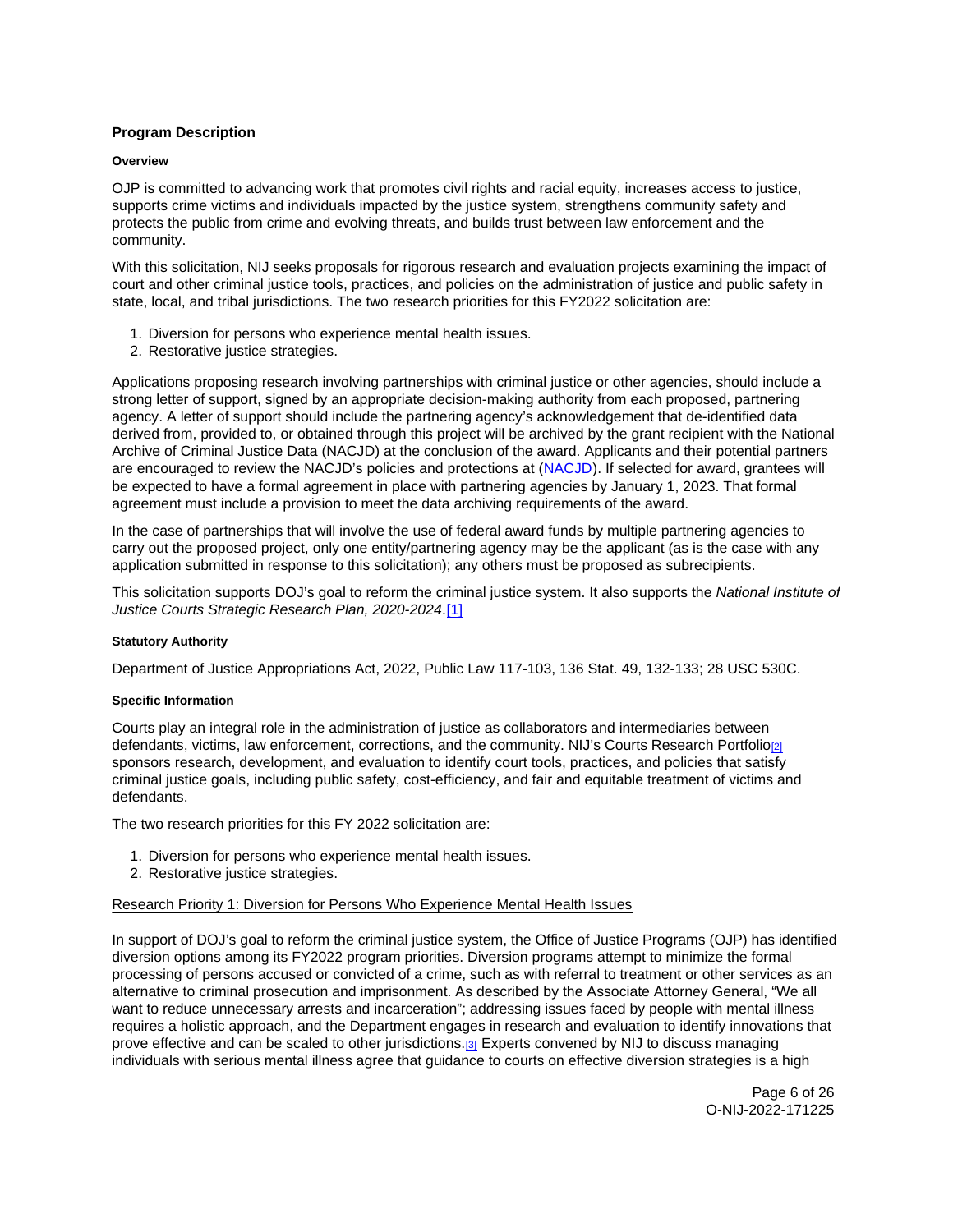### priority need. [4]

With this solicitation, NIJ seeks applications for grant funding to conduct rigorous, applied research and evaluation projects examining the impact of diversion programs that promote alternatives to arrest and incarceration among persons who experience mental health issues on the administration of justice and public safety. NIJ is interested in research that addresses cross-system responses to persons with mental health issues that reduce arrest and increase referral to treatment, reduce recidivism, pretrial detention, increase communitybased sentences, and reduce returns to incarceration.

Research areas include but are not limited to:

- Law enforcement and behavioral health responses.<sup>[5]</sup>
- Prosecutor- and defense-led diversion.<sup>[6]</sup>
- Problem-solving courts.
- Community-based supervision.

Also, NIJ is particularly interested in the following research topics:

- Determination of legal competency to stand trial in any criminal proceeding, and restoration to competency.
- Data collection and information sharing across public health, public safety, and other relevant agencies.
- Mental health and public safety triage and response referrals.
- Veterans in the criminal justice system.

Applicants are encouraged to visit the Bureau of Justice Assistance's (BJA's) Justice and Mental Health Collaboration Program (JMHCP) webpage  $\eta$  for information on programs and training regarding innovative crosssystem collaboration for individuals with mental illnesses or co-occurring mental health and substance use disorders who come into contact with the justice system.

Proposed research must address programs that promote alternatives to arrest and incarceration among adults who experience mental health issues. Proposed research on programs that target incarcerated persons or reentry programs will not be funded under this solicitation. Proposals may also examine comorbid populations with substance use disorders, but persons with mental health issues must be the primary focus of the research.

## Research Priority 2: Restorative Justice Strategies

Restorative justice is an approach to achieving justice through voluntary and cooperative processes that include those who have a stake in a specific offense[.\[8\]](#page-26-0) They can create opportunities for empowerment of crime victims to identify their own needs and requirements for justice, and those who have harmed have an opportunity to take action to repair the harm caused by criminal behavior. Reparative agreements may address potential causes of criminal behavior and provide alternatives to incarceration including rehabilitative services and community restitution.

With this solicitation, NIJ seeks applications for grant funding to conduct rigorous, applied research and evaluation projects examining the impact of restorative justice strategies on the administration of justice and public safety.

Research topics include but are not limited to:

- Victim involvement, consequences, and satisfaction.
- Victim assistance provider services.
- Roles of law enforcement, defense, probation, and other criminal justice agencies.
- Case identification for different restorative justice strategies.
- Effective elements of restorative justice program models.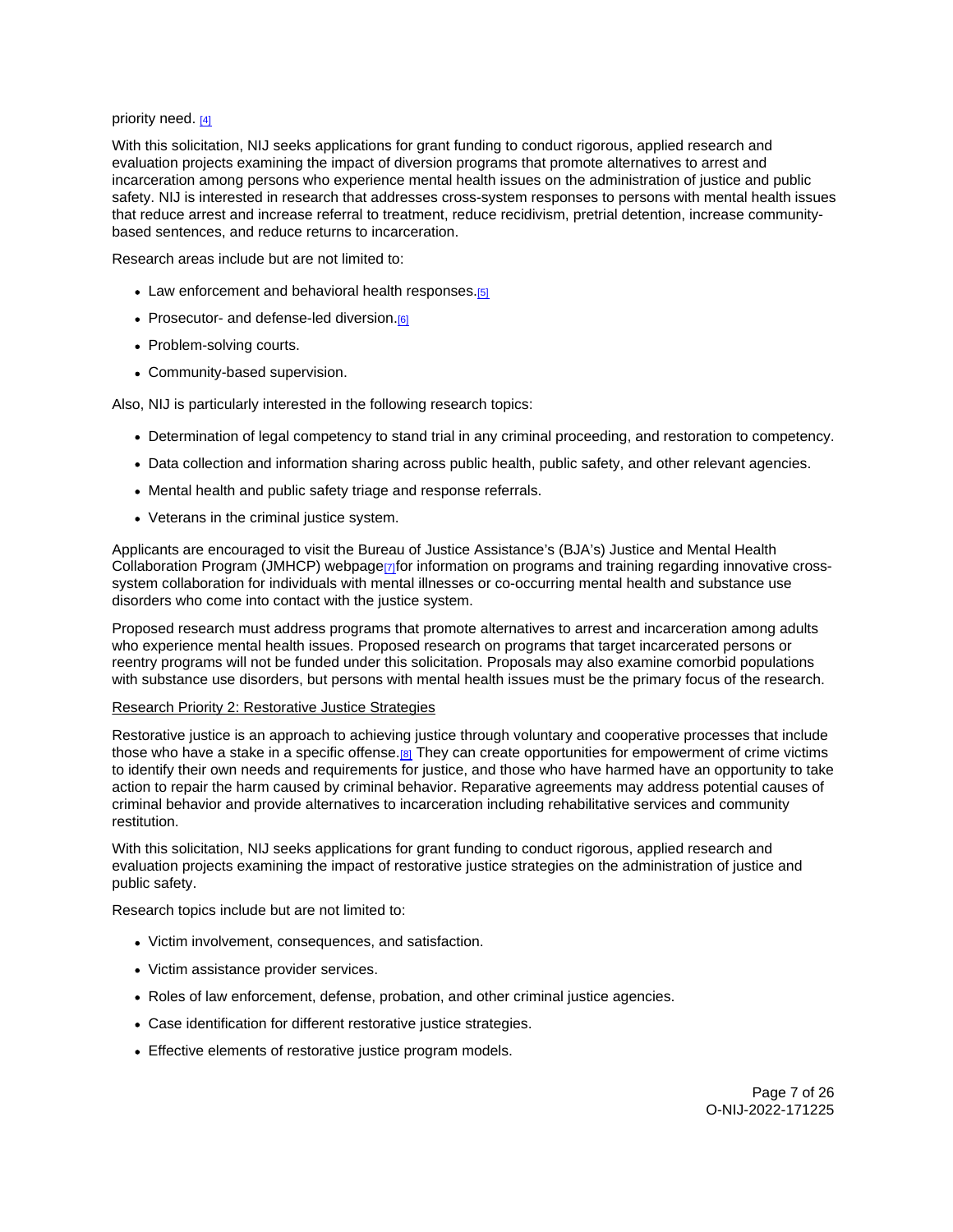- Case and individual outcomes for persons charged, including recidivism.
- Equitable access to resources, net widening, and other potential concerns.

Applicants are encouraged to visit websites supported by the Office for Victims of Crime (OVC) and BJA for information on relevant programs. In 2021, OVC supported a Restorative Justice Symposium that examined restorative justice principles and practices and explore community trauma and community healing[.\[9\]](#page-26-0) The National Center on Restorative Justice webpage<sup>[10]</sup> describes projects to promote educational and research opportunities, [\[11\]](#page-26-0) and to create best practice standards for understanding and implementing restorative principles[.\[12\]](#page-26-0) BJA also supports restorative justice strategy development under various programs.[13]

Proposed research must address restorative justice strategies relevant to cases involving adults who come into contact with the criminal justice system. Relevant projects funded by NIJ concern tribal communities and reentry populations,[\[14\]](#page-26-0) for example.

## **Additional Guidance**

Proposed research must address the administration of justice and public safety in state, local, and tribal jurisdictions relevant to at least one of the two research priorities: diversion for persons who experience mental health issues, or restorative justice strategies. Applications for funding research that fall outside of these two research priorities will not be considered.

A single application may address more than one research priority, area, or topic such as those identified by NIJ in this solicitation; however, the rationale and approach to studying each proposed must be made clear in the application.

## Research applications must:

- State research questions that correspond clearly to proposed research and evaluation methods, data collection, analysis, and reporting plans.
- Detail how qualitative or quantitative research methods will be implemented, and how the information collected will be compiled and analyzed.
- Detail interview and focus group protocols, if relevant, with assessment of potential recruitment and response bias.
- Describe protocol and associated budget options should field research plans need to be modified due to public health concerns.
- Describe potential archival data resources, if relevant, and how potential validity and reliability concerns will be addressed.
- Demonstrate cultural competence in research protocol and team capabilities that addresses geographic, racial/ethnic, language, and other relevant diversity issues.
- Describe in the project management plan each research team member (staff, contractor, consultant, etc.) with a clearly specified role and projected level of effort, regardless of compensation.
- Provide for each partnering agency a letter of commitment clarifying information, staff, and other resource access.
- Confirm access to all necessary information resources for a successful project, without assistance from either NIJ or from any other federal agency, except as stipulated in that other federal agency's letter of commitment.
- Submit a project timeline beginning in January 1, 2023 that indicates key milestones and necessary steps to produce the grant deliverables outlined in the Deliverables section below.

## Evaluation Research

If relevant, applications are expected to propose the most rigorous evaluation design appropriate for the research questions to be addressed. If the primary purpose of the evaluation is to determine the effectiveness or impact of an intervention (e.g., program, practice, or policy), the most rigorous evaluation designs may include random selection and assignment of participants (or other appropriate units of analysis) to experimental and control conditions. In cases where randomization is not feasible, applicants should propose a strong quasi-experimental design that can address the risk of selection bias.

> Page 8 of 26 O-NIJ-2022-171225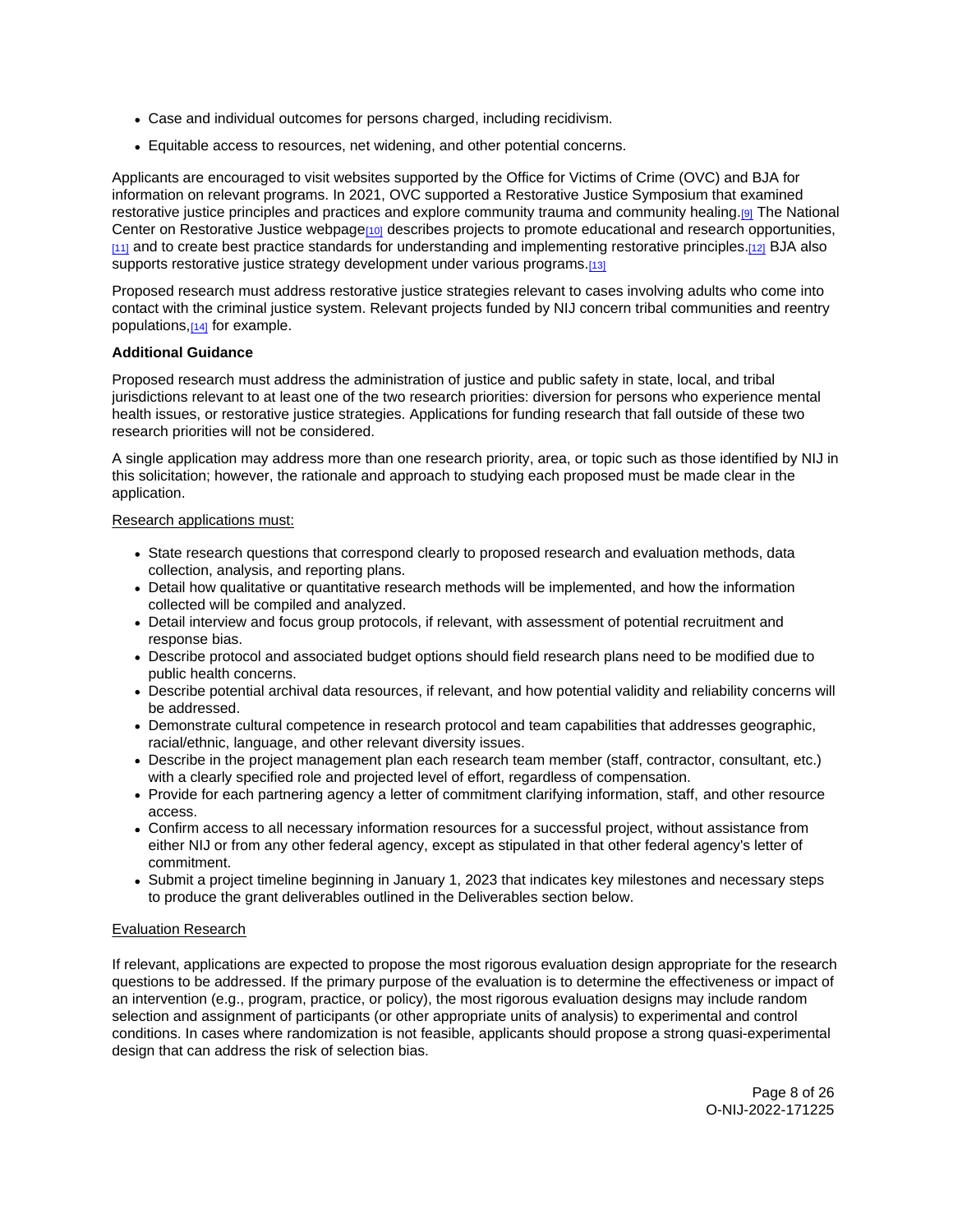<span id="page-9-0"></span>Randomized controlled trial (RCT) studies are a powerful, much needed tool for building scientific evidence about what works. Therefore, studies employing RCT methods to assess the effectiveness of programs and practices will be given higher priority consideration. RCT applications with strong designs measuring outcomes of selfevident policy importance are strongly encouraged. A strong RCT design should include low sample attrition, sufficient sample size, close adherence to random assignment, valid outcome measures, and statistical analyses.

NIJ is interested in research applications that address cost-efficiency. Cost-efficiency analysis indicates what impact the program has on public resources and expenditures and whether the investment yields savings over the status quo or an alternative. See NIJ's website for more information and publications on cost-efficiency in the context of evaluation research.[15]

Evaluation research projects may also address a wide range of research questions beyond those focused on the effectiveness or impact of an intervention. Different research designs may be more appropriate for different research questions. The intervention strategies, setting, other contextual factors, and resources should be taken into account when selecting an evaluation design. In all cases, applications are expected to propose the most rigorous evaluation design appropriate for the research questions to be addressed.

### **Goals, Objectives, Deliverables, and Timeline**

## **Goals**

The goal of this solicitation is to provide objective and independent knowledge and tools that support courts and other agencies in state, tribal, and local jurisdictions in their efforts to reform the criminal justice system.

## **Objectives**

The objectives of this solicitation are to support applied research that examines: the impact of diversion programs that promote alternatives to arrest and incarceration among persons who experience mental health issues on the administration of justice and public safety; and the impact of restorative justice strategies on the administration of justice and public safety.

## **Deliverables**

Project Startup Meeting. NIJ will host a virtual meeting for the awardee to present an overview of their proposed project for discussion to review the research tasks, timeline, partners, and other final protocol decisions. Draft presentation materials (PowerPoint slides and/or handouts) are suggested.

Draft Abstract, Executive Summary, and Report. By 90 days prior to the grant end date, the awardee will submit to NIJ draft written deliverables for external expert and agency review coordinated by NIJ. Written feedback will be provided by NIJ to the awardee for consideration in preparing the final written deliverables.

Final Abstract, Executive Summary, and Research Report. With consideration to feedback provided via the reviews of draft written deliverables, the awardee will submit final written deliverables to NIJ by the grant end date for public archive on the National Criminal Justice Reference Service (NCJRS) website.

Technical Deliverables. Should any algorithm, method, software development kit, and/or training data set result from research and evaluation activities funded under this solicitation, such work products will be delivered to NIJ at the end of the award for potential third-party evaluation, along with detailed implementation instructions. Documentation must include descriptions of algorithmic development and approaches to data collection.

Required Data Sets and Associated Files and Documentation. Any recipient of an award under this solicitation will be expected to submit to the National Archive of Criminal Justice Data (NACJD) all data sets that result in whole or in part from the work funded by the award, along with associated files and any documentation necessary for future efforts by others to reproduce the project's findings and/or to extend the scientific value of the data set through secondary analysis.

In addition to these deliverables (and the required reports and data on performance measures), NIJ expects scholarly products to result from each award under this solicitation, taking the form of one or more published, peer-reviewed, scientific journal articles, and/or (if appropriate) law review journal articles, book chapter(s) or book(s) in the academic press, technological prototypes, patented inventions, or similar scientific products. NIJ expects that there will be an equal effort to make the research findings accessible to practitioner and policymaker

> Page 9 of 26 O-NIJ-2022-171225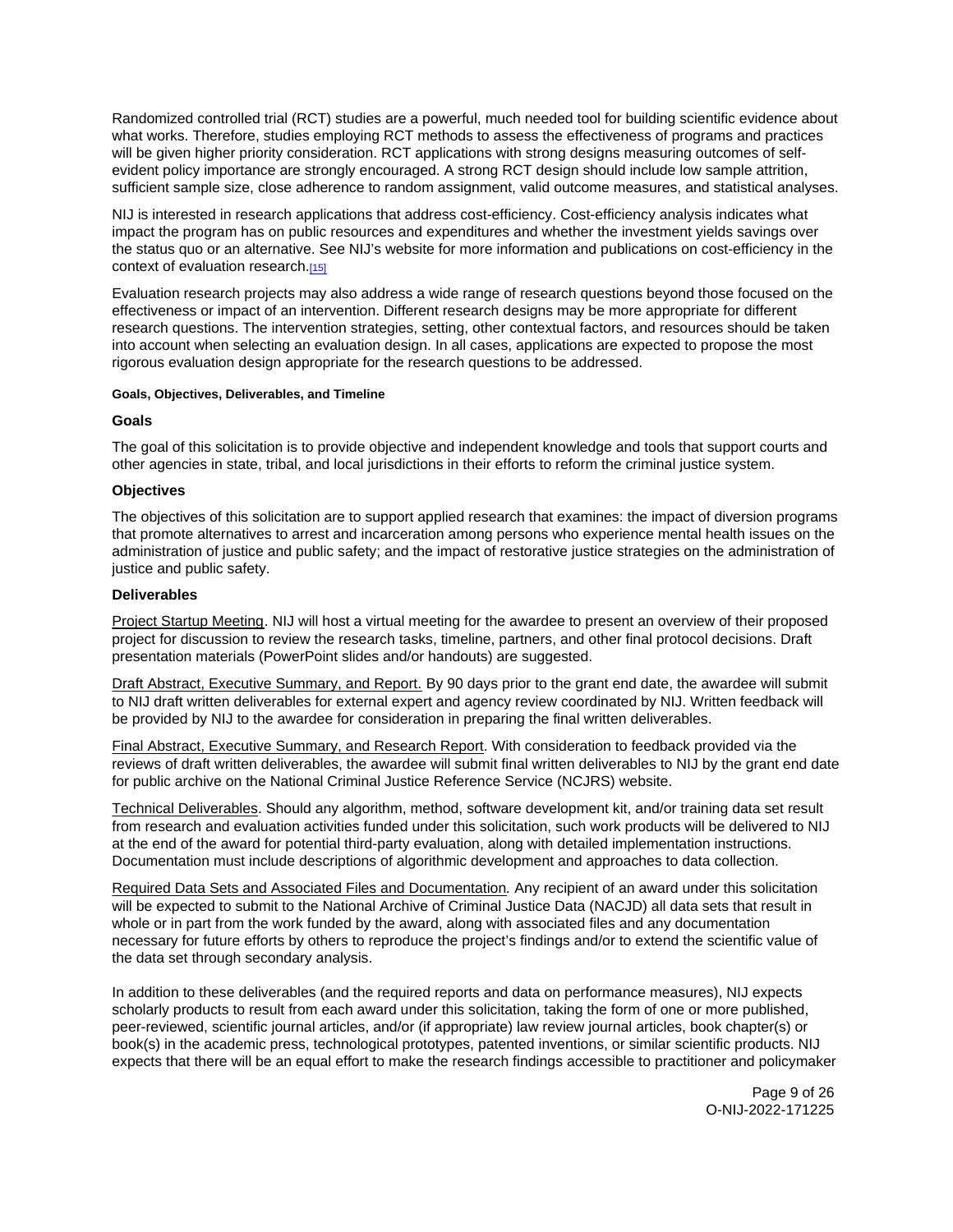#### <span id="page-10-0"></span>audiences.

Applicants should discuss potential risks and harms to individuals or groups associated with the use and misuse of any practice or technology proposed as a part of the research and evaluation, as well as any ethical considerations that may factor into its use. In addition, applicants should be aware of all relevant statutes, regulations, and/or governing judicial decisions (e.g., established case law, prevailing court rulings) related to the practice or technology's proposed use. Any limitations that may impede the lawful use or implementation of any practice or technology proposed should be described, and a realistic approach to mitigate such limitations in the context of the proposed research should be discussed.

The Goals, Objectives, and Deliverables are directly related to the performance measures that show the completed work's results, as discussed in the "Application and Submission Information" section.

#### **Priority Areas**

The Department of Justice is committed to advancing work that promotes civil rights and racial equity, increases access to justice, supports crime victims and individuals impacted by the justice system, strengthens community safety and protects the public from crime and evolving threats, and builds trust between law enforcement and the community.

#### 1. Priority Considerations Supporting Executive Order 13985, Advancing Racial Equity and Support for Underserved Communities Through the Federal Government

Consistent with this Executive Order, the term "underserved community" refers to a population sharing a particular characteristic, as well as a geographic community, that has been systematically denied a full opportunity to participate in aspects of economic, social, and civic life or whose members have been historically underserved, marginalized, and adversely affected by inequality. Such communities include, among others, Black people, Hispanics and Latino/a/e people, Native American and other Indigenous peoples of North America (including Alaska Natives, Eskimos, and Aleuts), Asian Americans, Native Hawaiians, and Pacific Islanders.

#### In support of Executive Order 13985, OJP will:

A. Give priority consideration to applications that propose research project(s) that will address issues related to racial equity and the removal of barriers to access and opportunity for communities that have been historically underserved, marginalized, and adversely affected by inequality, when making award decisions.

To receive this consideration, the applicant must describe how the proposed project(s) will address potential inequities and barriers to equal opportunity, and/or contribute to greater access to services for underserved and historically marginalized populations.

B. Give priority consideration to applicants that can demonstrate that their capabilities and competencies for implementing their proposed project(s) are enhanced because the applicant (or at least one proposed subrecipient that will receive at least 30% of the requested award funding, as demonstrated in the Budget Worksheet and Budget Narrative) identifies as a culturally specific organization. To receive this additional priority consideration, applicants must describe how being a culturally specific organization (or funding the culturally specific subrecipient organization(s)) will enhance their ability to implement the proposed project (s) and should also specify which culturally specific populations are intended or expected to be served or to have their needs addressed under the proposed project(s).

Culturally specific organizations are defined for purposes of this solicitation as private nonprofit or tribal organizations whose primary purpose as a whole is to provide culturally specific services to, among others, Black people, Hispanics and Latino/a/e people, Native American and other Indigenous peoples of North America (including Alaska Natives, Eskimos, and Aleuts), Asian Americans, Native Hawaiians, and/or Pacific Islanders.

Note: Addressing these priority areas is one of many factors that the NIJ Director considers in making funding decisions. Receiving priority consideration for one or more priority areas is not a guarantee of an award.

#### **Federal Award Information**

**Solicitation Categories** 

Page 10 of 26 O-NIJ-2022-171225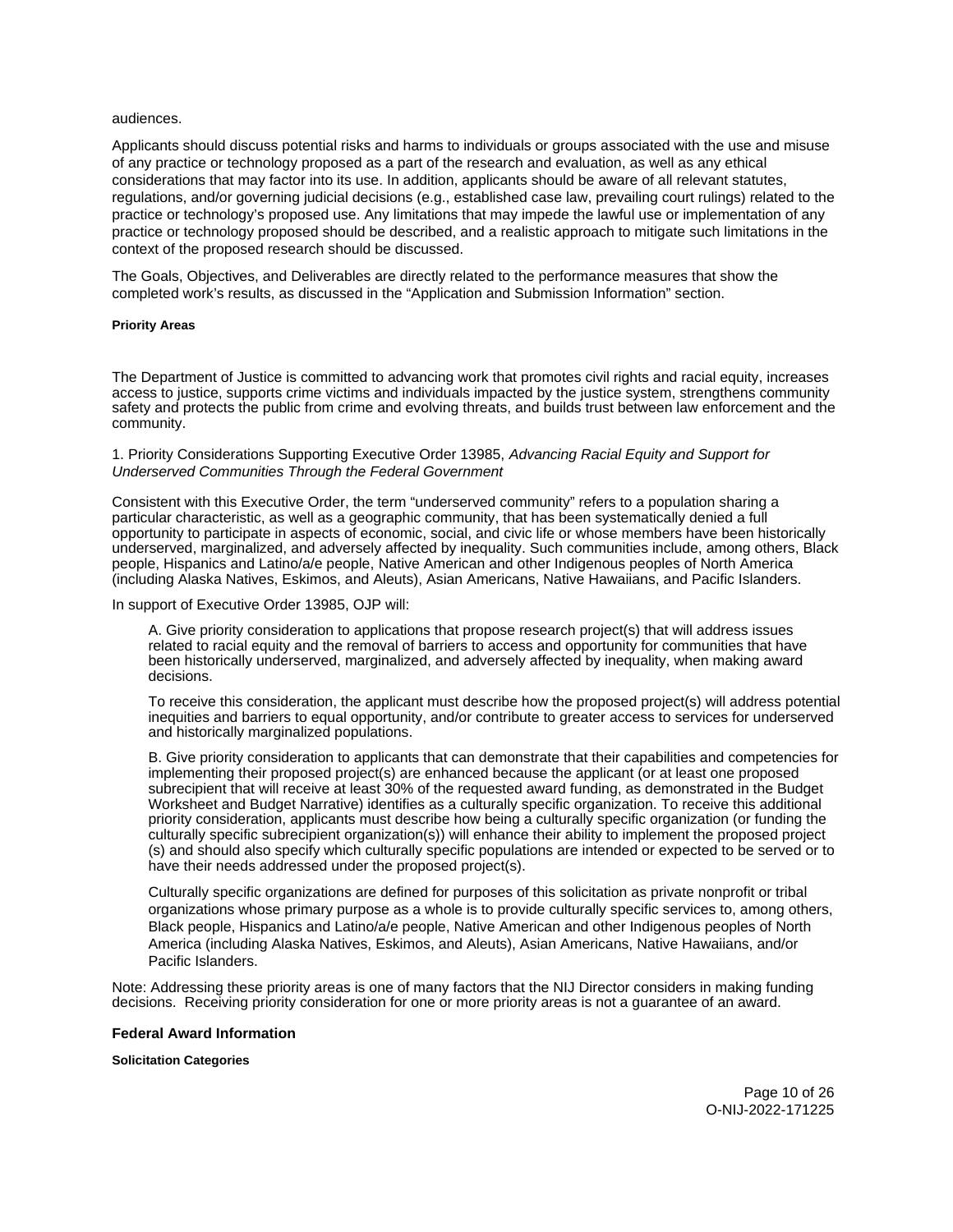<span id="page-11-0"></span>This solicitation does not include Solicitation Categories.

#### **Awards, Amounts and Durations**

| <b>Anticipated Maximum Dollar Amount of Awards</b><br>\$1,000,000.00 | <b>Period of Performance Start Date</b><br>1/1/23 12:00 AM                            |
|----------------------------------------------------------------------|---------------------------------------------------------------------------------------|
| <b>Period of Performance Duration (Months)</b><br>60.                | Anticipated Total Amount to be Awarded Under<br><b>Solicitation</b><br>\$3,000,000,00 |
|                                                                      | <b>Additional Information</b>                                                         |

Please see Anticipated Number of Awards and Period of Performance Duration sections below.

#### **Continuation Funding Intent**

NIJ may, in certain cases, provide additional funding in future years to awards made under this solicitation through continuation awards. NIJ will consider, among other factors, NIJ's strategic priorities, a recipient's overall management of the award, and the award-funded work's progress, when making continuation award decisions.

#### **Availability of Funds**

This solicitation, and awards (if any are made) under this solicitation, are subject to the availability of appropriated funds and to any modifications or additional requirements that may be imposed by the agency or by law. In addition, nothing in this solicitation is intended to, and does not, create any right or benefit, substantive or procedural, enforceable at law or in equity by any party against the United States, its departments, agencies, or entities, its officers, employees, or agents, or any other person.

#### **Types of Awards**

NIJ expects to make awards under this solicitation as grants. See the "Administrative, National Policy, and Other Legal Requirements" section of the [OJP Grant Application Resource Guide](https://www.ojp.gov/funding/apply/ojp-grant-application-resource-guide#administrative) for a brief discussion of important statutes, regulations, and award conditions that apply to many (or in some cases, all) OJP grants).

## **Financial Management and System of Internal Controls**

Award recipients and subrecipients (including recipients or subrecipients that are pass-through entities) must, as described in the Part 200 Uniform Requirements as set out at 2 C.F.R. 200.303, comply with standards for financial and program management. See the [OJP Grant Application Resource Guide](https://www.ojp.gov/funding/apply/ojp-grant-application-resource-guide#fm-internal-controls) for additional information.

#### **Budget Information**

If the applicant is proposing a project that reasonably could be conducted in discrete phases, with each phase resulting in completion of one or more significant, defined milestones, then NIJ strongly recommends that the applicant structure the application — specifically including the narrative, expected scholarly products, timelines/milestones, and budget detail worksheet and budget narrative — to clearly define each phase. (This is particularly the case if the applicant proposes a project that will exceed — in cost or the length of the period of performance — the amount or length of time anticipated for an individual award (or awards) under this solicitation.) Given limitations on the availability to NIJ of funds for awards for research, development, and evaluation, this information will assist NIJ in considering whether partial funding of applications would be productive. (If, in FY 2022, NIJ elects to fund only certain phases of a proposed project, the expected scholarly products from the partial-funding award may, in some cases, vary from those described above.)

NIJ may elect to fund applications submitted under this FY 2022 solicitation in future fiscal years, dependent on, among other considerations, the merit of the applications and on the availability of appropriations.

What will not be funded:

Applications primarily to purchase equipment, materials, or supplies. (A budget may include these items if they are necessary to conduct research, development, demonstration, evaluation, or analysis.)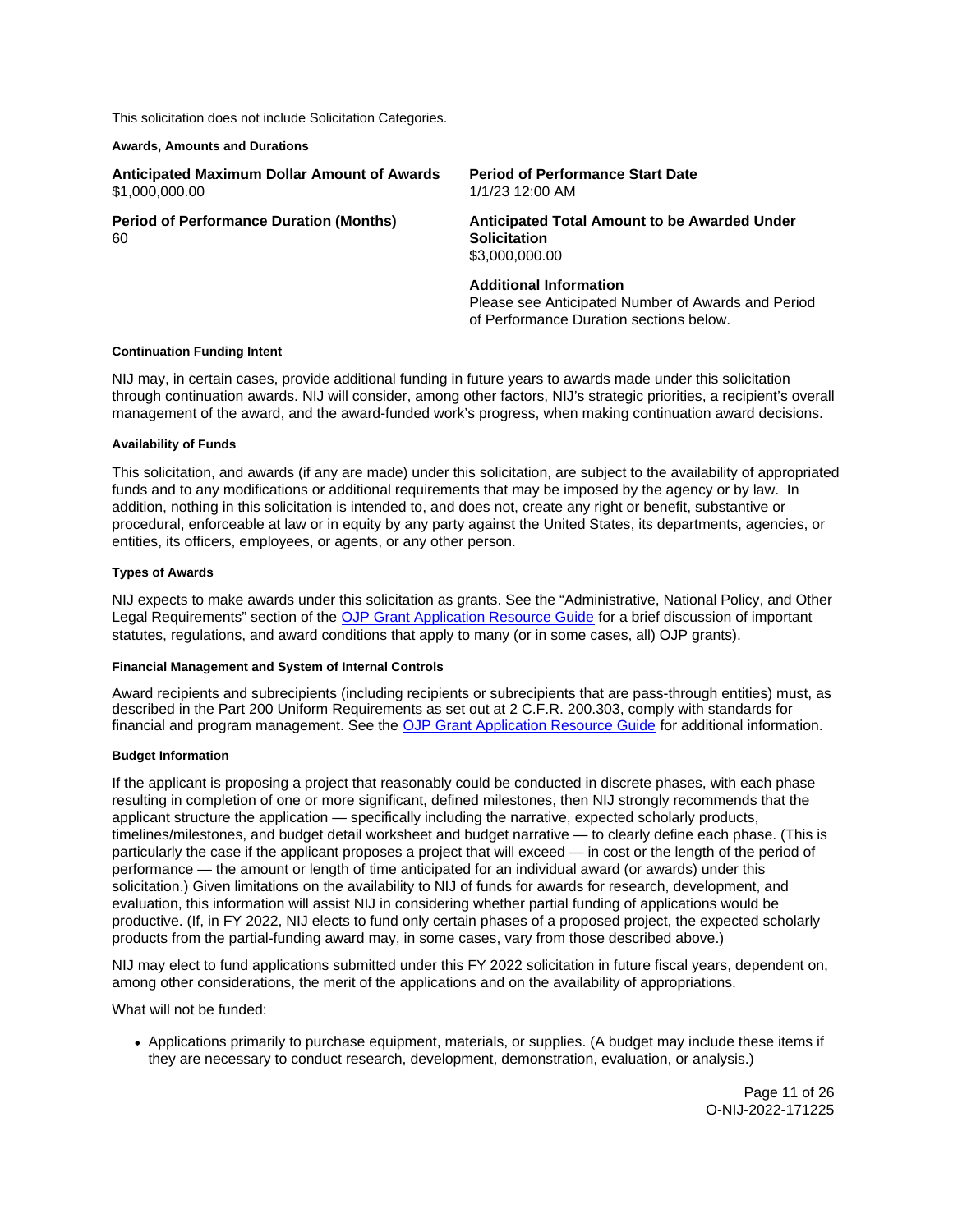<span id="page-12-0"></span>Applications that are not responsive to the purposes of this specific solicitation.

## **Cost Sharing or Matching Requirement**

See "Cofunding" paragraph under "Budget and Associated Documentation"" in the "Application and Submission Information" section.

#### **Pre-agreement Costs (also known as Pre-award Costs)**

See the [OJP Grant Application Resource Guide](https://www.ojp.gov/funding/apply/ojp-grant-application-resource-guide#pre-agreement-costs) for information on Pre-agreement Costs (also known as Preaward Costs).

#### **Limitation on Use of Award Funds for Employee Compensation: Waiver**

See the [OJP Grant Application Resource Guide](https://www.ojp.gov/funding/apply/ojp-grant-application-resource-guide#limitation-use-award) for information on the Limitation on Use of Award Funds for Employee Compensation; Waiver.

## **Prior Approval, Planning, and Reporting of Conference/Meeting/Training Costs**

See the [OJP Grant Application Resource Guide](https://www.ojp.gov/funding/apply/ojp-grant-application-resource-guide#prior-approval) for information on Prior Approval, Planning, and Reporting of Conference/Meeting/Training Costs.

#### **Costs Associated with Language Assistance (if applicable)**

See the **[OJP Grant Application Resource Guide](https://www.ojp.gov/funding/apply/ojp-grant-application-resource-guide#costs-associated) for information on Costs Associated with Language Assistance.** 

### **Anticipated Number of Awards**

NIJ anticipates funding five (5) or more grants across the two research priorities, each grant ranging from \$250,000 to \$1 million.

#### **Period of Performance Duration**

Awards will normally not exceed a three-year period of performance, and applications proposing shorter timelines are preferred. Successful applicants will be expected to complete the work proposed within a five-year period of performance.

## **Eligibility Information**

For eligibility information, see the solicitation cover page.

For information on cost sharing or match requirements, see the "Federal Award Information" section.

## **Application and Submission Information**

#### **Content of Application Submission**

The following application elements **must** be included in the application to meet the basic minimum requirements to advance to peer review and receive consideration for funding:

- Proposal Narrative
- Budget Worksheet and Budget Narrative (Web-based Form) (The web-based form includes the budget details and the budget narrative.)
- Curriculum Vitae/Resumes for Key Personnel. (Curriculum Vitae for key personnel. For purposes of this solicitation, "key personnel" means the principal investigator, and any and all co-principal investigators.)

Page 12 of 26 O-NIJ-2022-171225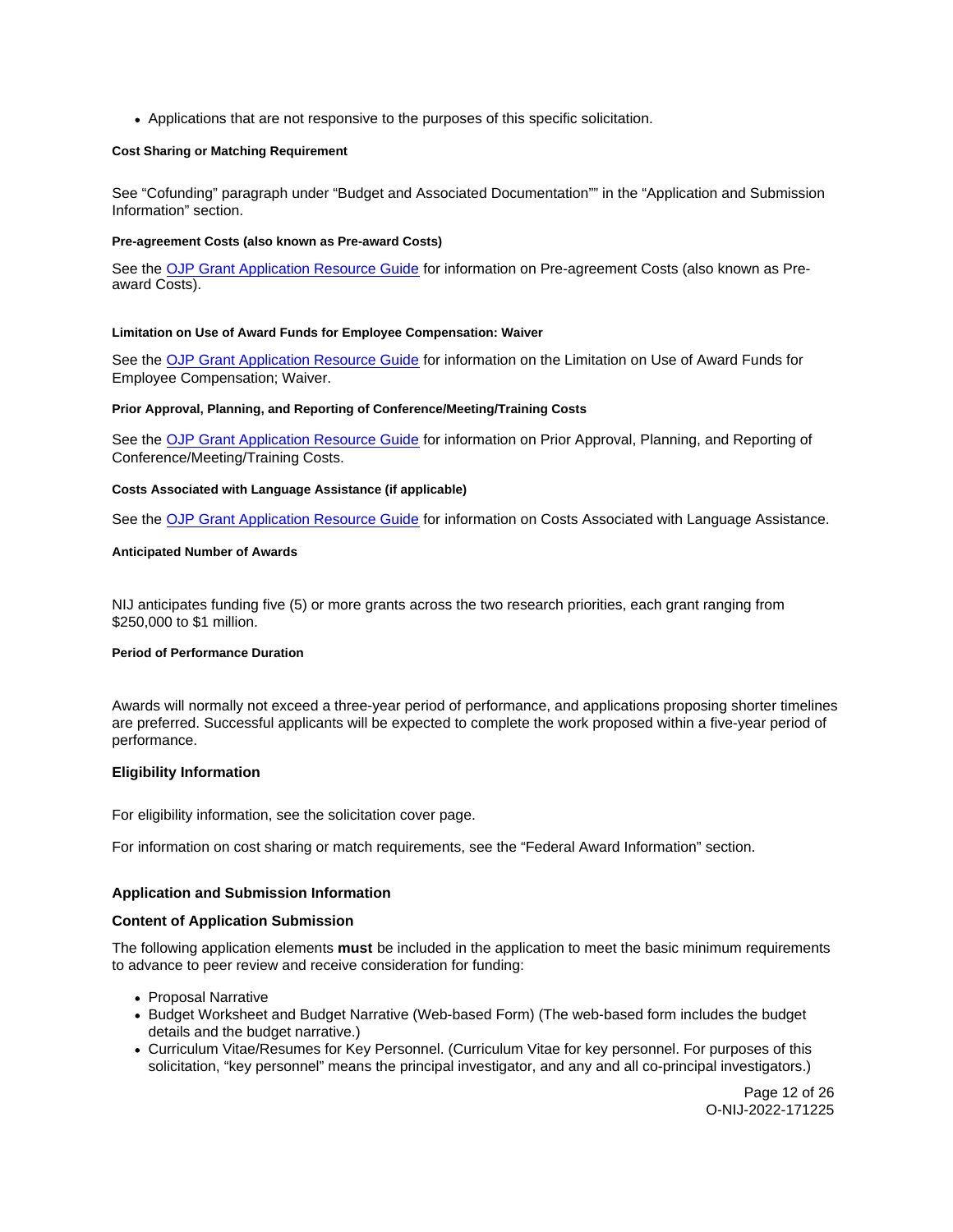<span id="page-13-0"></span>See the "Application Elements and Formatting Instructions" section of the [OJP Grant Application Resource Guide](https://www.ojp.gov/funding/apply/ojp-grant-application-resource-guide#application-elements)  for information on what happens to an application that does not contain all the specified elements or is nonresponsive to the scope of the solicitation.

#### **Information to Complete the Application for Federal Assistance (SF-424)**

The SF-424 must be submitted in [Grants.gov](https://Grants.gov). The SF-424 is a required standard form used as a cover sheet for submission of pre-applications, applications, and related information. See the [OJP Grant Application Resource](https://www.ojp.gov/funding/apply/ojp-grant-application-resource-guide#complete-application)  [Guide](https://www.ojp.gov/funding/apply/ojp-grant-application-resource-guide#complete-application) for additional information on completing the SF-424.

In Section 8.F. of the SF-424, please include the name and contact information of the individual **who will complete the application in JustGrants**. JustGrants will use this information (email address) to assign the application to this user in JustGrants.

**Intergovernmental Review:** This solicitation ("funding opportunity") **is not** subject to [Executive Order 12372.](https://www.archives.gov/federal-register/codification/executive-order/12372.html) (In completing the SF-424, an applicant is to answer question 19 by selecting the response that the "Program is not covered by E.O. 12372.")

#### **Standard Applicant Information (JustGrants 424 and General Agency Information)**

The "Standard Applicant Information" section of the JustGrants application is pre-populated with the SF-424 data submitted in [Grants.gov.](https://Grants.gov) The applicant will need to review the Standard Applicant Information in JustGrants and make edits as needed. Within this section, the applicant will need to: add zip codes for areas affected by the project, confirm its Authorized Representative, and verify and confirm the organization's unique entity identifier, legal name, and address.

#### **Proposal Abstract**

A proposal abstract (no more than 400 words) summarizing the proposed project, including the purpose of the project, primary activities, expected outcomes, the service area, intended beneficiaries and subrecipients (if known), will be completed in the JustGrants web-based form. This abstract should be written in the third person and will be made publicly available on the OJP website if the project is awarded.

#### **Proposal Narrative**

The proposal narrative should be submitted as an attachment in JustGrants. The attached document should be double-spaced, using a standard 12-point font; have no less than 1-inch margins; and should not exceed 25 pages. Pages should be numbered and submitted as an attachment. If the program narrative fails to comply with these length-related restrictions, NIJ may consider such noncompliance in peer review and in final award decisions.

The following sections must be included as part of the proposal narrative:

a. Title Page (not counted against the proposal narrative page limit)

The title page should include:

- Project title.
- Submission date.
- Funding opportunity number.
- Principal Investigator (and any co-principal investigators).
- Unique author identifier (e.g., ORCID, ResearcherID, Scopus Author ID), if available.
- Requests for consideration under "priority area 1A," and/or "priority area 1B"
- Key words, including science focus areas.
- Contact information (that is, name, address, telephone number, and e-mail address) for both the applicant and the principal investigator.
- b. Resubmit Response (if applicable) (not counted against the proposal narrative page limit.)

If an applicant is resubmitting an application presented previously to NIJ, but not funded, the applicant should

Page 13 of 26 O-NIJ-2022-171225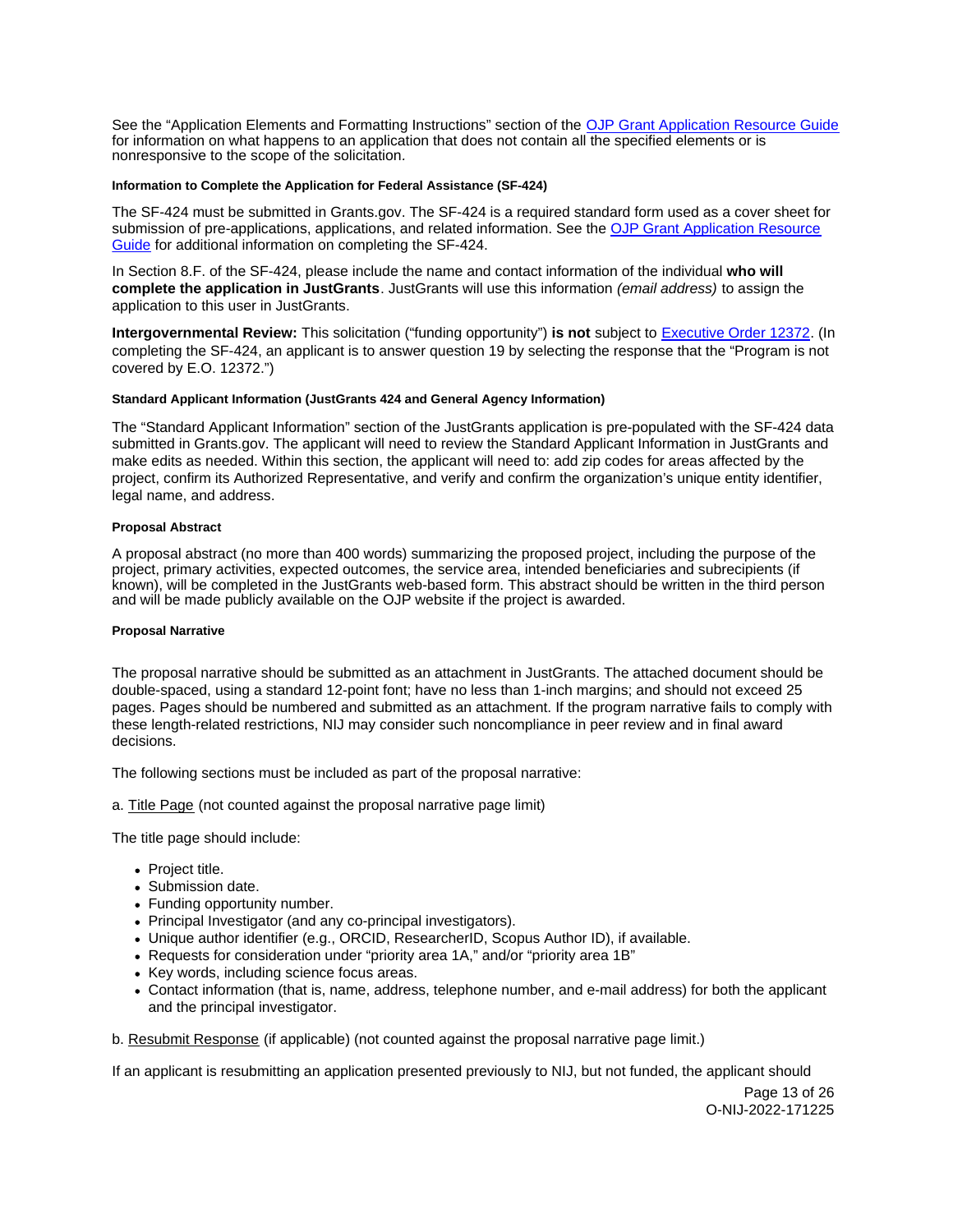indicate this. A statement should be provided, no more than two pages, addressing: (1) the title, submission date, and NIJ-assigned application number of the previous application, and (2) a brief summary of revisions to the application, including responses to previous feedback received from NIJ.

c. Table of Contents and Figures (not counted against the proposal narrative page limit)

## d. Main Body

1. Statement of the Problem.

The statement of the problem should address the need for research in this area. Applicants should discuss current gaps in data, research, and knowledge, including those for particular justice sectors, for certain populations, and to answer questions relevant to current policy and practice needs and public interests. It is not uncommon for multiple problems to exist simultaneously (for example, there may be a criminal justice problem affecting public safety, a current technical challenge/need identified by forensic practitioners, as well as a scientific/technology gap between the current state of the art and a desired solution) and applicants should discuss each of these clearly and justify the importance of the separate issues. As part of this discussion, applicants should present a review of previous literature and discuss previous research related to these problems.

2. Project Design and Implementation.

Applicants should provide a detailed description of the strategies to implement this research project and address the research questions. Design elements should follow directly from the research project's goals and objectives and address the program-specific information noted in the solicitation. Applicants should describe the research methodology and analysis plan in detail and demonstrate the validity and usefulness of the data they will collect. Applicants should consider the rigor and soundness of the methodology and analytical and technical approaches for the proposed research and address the feasibility of the proposed project and potential challenges or problems in carrying out the activities.

If the applicant is seeking priority consideration for Priority 1(A), it should address in this section how the proposed project(s) will address issues related to racial equity and/or the removal of barriers to access and opportunity, and/or contribute to greater access to services, for communities that have been historically underserved, marginalized, and adversely affected by inequality.

## 3. Potential Impact.

Applicants should describe the potential impact of the research and how it may inform or improve criminal or juvenile justice-related policy, practice, or theory in the United States. The applicant should include a discussion of the proposed dissemination plan to produce scholarly products and to make information available to broader interested audiences, such as criminal justice practitioners or policymakers.

## 4. Capabilities and Competencies.

This section should describe the experience and capability of the applicant organization, key staff, and any proposed subgrantees (including consultants) that the applicant will use to implement and manage this effort and the federal funds under this award, highlighting any previous experience implementing projects of similar scope, design, and magnitude. Applicants should address:

- Experience and capacity to work with the proposed data sources in the conduct of similar research efforts.
- Experience and capacity to design and implement rigorous research and data analysis projects.
- Experience producing and disseminating meaningful deliverables.

Applicants should also outline the management plan and organization that connects to the goals and objectives of the project.

If the applicant is seeking priority consideration under Priority 1(B), it should describe within this section how

Page 14 of 26 O-NIJ-2022-171225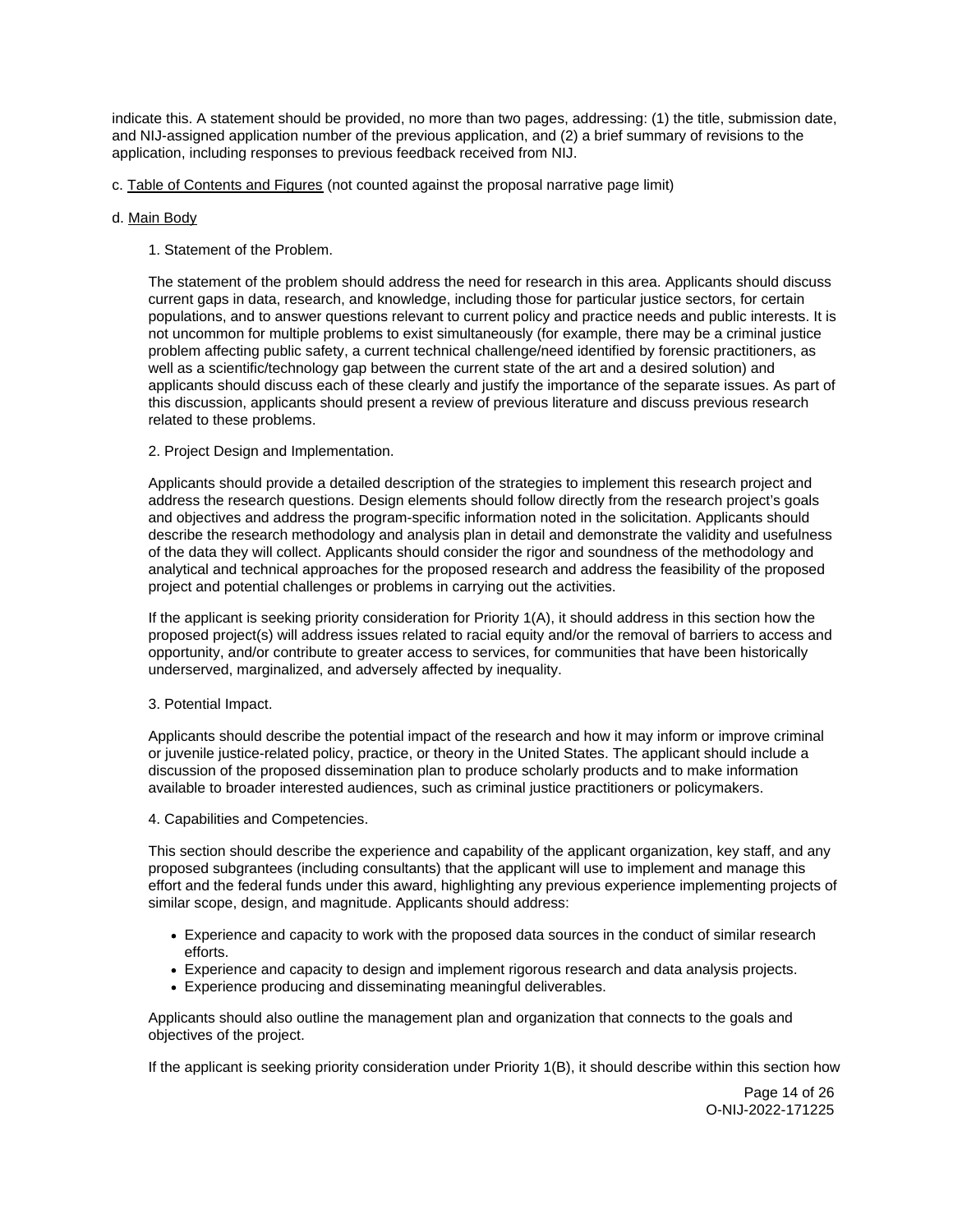<span id="page-15-0"></span>being a culturally specific organization (or funding a culturally specific subrecipient organization at a minimum of 30% of the project budget) will enhance its ability to implement the proposed project(s) and should also specify which culturally specific populations are intended or expected to be the subject and/or beneficiary of the research conducted under the proposed project(s).

5. Appendices (not counted against the proposal narrative page limit) include:

- The project management plan.
- If the application (including the budget) identifies any proposed non-competitive agreements that are or may be considered procurement "contracts" (rather than subawards), for purposes of federal grants administrative requirements, the applicant also must list the entities with which the applicant proposes to contract.
- List of other agencies, organizations, or funding sources to which this application has been submitted (if applicable).
- 6. Plan for Collecting the Data Required for this Solicitation's Performance Measures

Note: Applicants are not required to submit performance data with the application. Rather, performance measure information is included as an alert that successful applicants will be required to submit performance data as part of each award's reporting requirements.

OJP will require each successful applicant to submit regular performance data that show the completed work's results. The performance data directly relate to the goals, objectives, and deliverables identified in the "Goals, Objectives, and Deliverables" discussion.

A list of performance measure questions for this program can be found on page 22.

Applicants can also visit OJP's performance measurement page at [www.ojp.gov/performance](https://www.ojp.gov/performance) for an overview of performance measurement activities at OJP.

NIJ will require award recipients to submit performance measure data in quarterly financial reports, semiannual performance reports, and the Final Research Report. NIJ will provide further guidance on the postaward submission process, if selected for award.

#### **Goals, Objectives, Deliverables, and Timeline**

Applicants will submit the project's goals, objectives, deliverables, and timelines in the JustGrants web-based form.

### **Budget and Associated Documentation**

#### **Budget Worksheet and Budget Narrative (Web-based Form)**

The applicant will complete the JustGrants web-based budget form. See the [OJP Grant Application Resource](https://www.ojp.gov/funding/apply/ojp-grant-application-resource-guide#budget-prep)  [Guide](https://www.ojp.gov/funding/apply/ojp-grant-application-resource-guide#budget-prep) for additional information.

If the applicant is seeking priority consideration under Priority 1(B) based on the identification of at least one proposed subrecipient as a culturally specific organization, the proposed funding for the subrecipient in the webbased budget form **must be a minimum of 30% of award funding.** 

The budget narrative must also describe how the activities that will be funded with the (minimum) 30% of award funding provided to the subrecipient **specifically relate to the priority consideration requested under Priority 1(B)** and described in the Capabilities and Competencies section of the application.

The following paragraph (on "Cofunding") expressly modifies the "Cost Sharing or Matching Requirement" provisions in the OJP Grant Application Resource Guide. The applicant is to follow the guidance in the following paragraph instead of the guidance stated under the "Cost Sharing or Matching Requirement" heading in the OJP Grant Application Resource Guide.

**Cofunding:** An award made by NIJ under this solicitation may account for up to 100 percent of the total cost of

Page 15 of 26 O-NIJ-2022-171225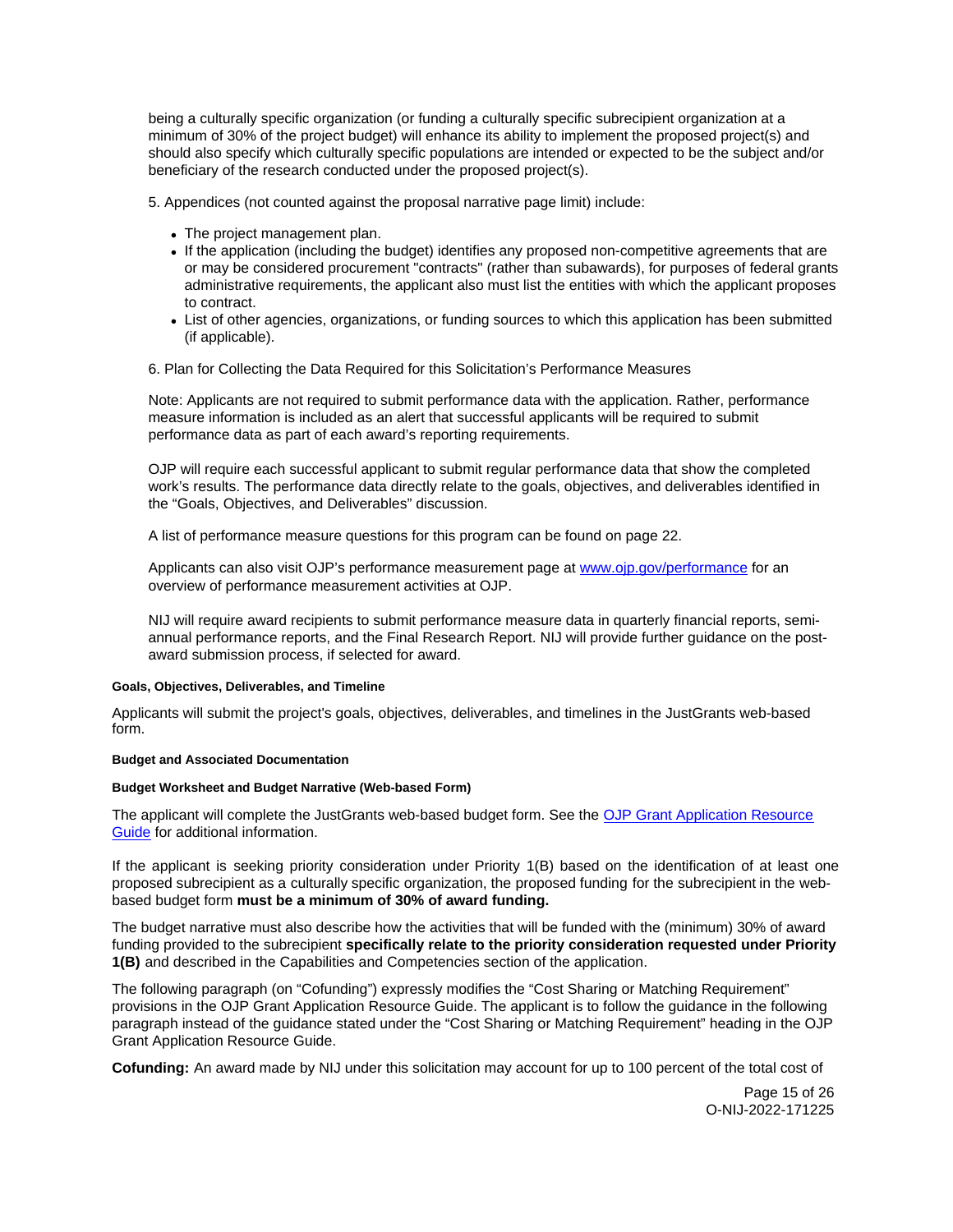<span id="page-16-0"></span>the project. The application should indicate whether it is feasible for the applicant to contribute cash, facilities, or services as non-federal support for the project. The application should identify generally any such contributions that the applicant expects to make and the proposed budget should indicate in detail which items, if any, will be supported with non-federal contributions.

For additional match information, see the "Cost Sharing or Match Requirement" section under Federal Award Information.

If a successful application proposes a voluntary match amount, and OJP approves the budget, the total match amount incorporated into the approved budget becomes mandatory and subject to audit.

## **Indirect Cost Rate Agreement (if applicable)**

The applicant will submit its indirect cost rate agreement by uploading it as an attachment in JustGrants. See the [OJP Grant Application Resource Guide](https://www.ojp.gov/funding/apply/ojp-grant-application-resource-guide#indirect-cost) for additional information.

#### **Financial Management Questionnaire (including applicant disclosure of high-risk status)**

The applicant will download the questionnaire, complete it, and submit it by uploading it as an attachment in JustGrants. See the [OJP Grant Application Resource Guide](https://www.ojp.gov/funding/apply/ojp-grant-application-resource-guide#fm-internal-controls-questionnaire) for the link to the questionnaire and additional information.

### **Disclosure of Process Related to Executive Compensation**

This solicitation expressly modifies the OJP Grant Application Resource Guide by not incorporating its "Disclosure of Process Related to Executive Compensation" provisions. Applicants to this solicitation are not required to provide this disclosure.

#### **Additional Application Components**

Applicants will attach the additional requested documentation in JustGrants.

#### **Curriculum Vitae or Resumes**

Curriculum vitae of key personnel. Curriculum vitae or resume of the principal investigator and any and all coprincipal investigators. In addition, curriculum vitae, resume, or biographical sketches of all other individuals (regardless of "investigator" status) who will be significantly involved in substantive aspects of the proposed project (including, for example, individuals such as statisticians used to conduct proposed data analysis).

#### **Tribal Authorizing Resolution**

An application in response to this solicitation may require inclusion of tribal authorizing documentation as an attachment. If applicable, the applicant will submit the tribal authorizing documentation by uploading it as an attachment in JustGrants. See the [OJP Grant Application Resource Guide](https://www.ojp.gov/funding/apply/ojp-grant-application-resource-guide#tribal-authorizing-resolution) for information on tribal authorizing resolutions.

#### **Timeline Form**

Proposed project timeline and expected milestones.

#### **Letters of Support**

Letters of cooperation/support or administrative agreements from organizations collaborating in the project, such as law enforcement and correctional agencies (if applicable).

#### **Research and Evaluation Independence and Integrity Statement**

If an application proposes research (including research and development) and/or evaluation, the applicant must demonstrate research/evaluation independence and integrity, including appropriate safeguards, before it may receive award funds. The applicant will submit documentation of its research and evaluation independence and integrity by uploading it as an attachment in JustGrants. For additional information, see the [OJP Grant](https://www.ojp.gov/funding/apply/ojp-grant-application-resource-guide#research-evaluation) 

> Page 16 of 26 O-NIJ-2022-171225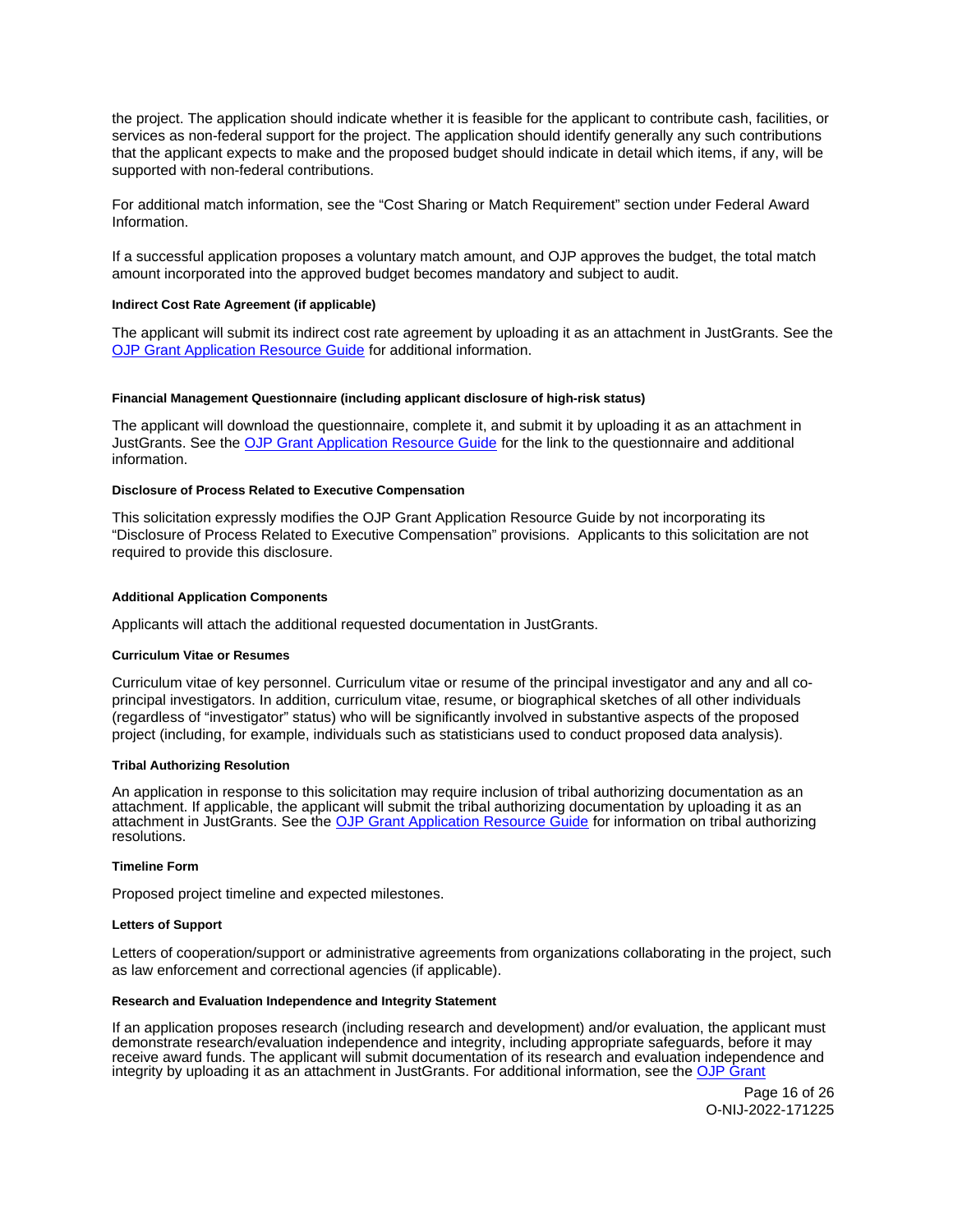## <span id="page-17-0"></span>[Application Resource Guide.](https://www.ojp.gov/funding/apply/ojp-grant-application-resource-guide#research-evaluation)

### **Bibliography/reference**

Provide a bibliography of any references cited in the Proposal Narrative.

#### **Any tools/instruments, questionnaires, tables/chart/graphs, or maps**

Any tools/instruments, questionnaires, tables/charts/graphs, or maps pertaining to the proposed project that are supplemental to such items included in the main body of the narrative.

#### **List of Individuals in the Application**

To assist OJP in assessing actual or apparent conflicts of interest (including such conflicts on the part of prospective reviewers of the application), provide a complete list of the individuals named or otherwise identified anywhere in the application (including in the budget or in any other attachment) who will or may work (or advise or consult) on the proposed research, development, or evaluation project. Applicants should use the ["Proposed](http://nij.ojp.gov/sites/g/files/xyckuh171/files/media/document/nij-project-staff-template.xlsx)  [Project Staff, Affiliation, and Roles"](http://nij.ojp.gov/sites/g/files/xyckuh171/files/media/document/nij-project-staff-template.xlsx) form available on the NIJ webpage to prepare this list.

#### **Human Subjects Protection**

Human Subjects Protection paperwork attached as a separate file (documentation and forms related to Institutional Review Board [IRB] review). See [https://nij.ojp.gov/funding/human-subjects-protection.](https://nij.ojp.gov/funding/human-subjects-protection) **Note**: Final IRB approval is not required at the time an application is submitted.

#### **Privacy Certificate**

Privacy Certificate attached as a separate file (for further guidance go to <https://nij.ojp.gov/funding/confidentiality-and-privacy-protections>and [https://nij.ojp.gov/funding/model-privacy](https://nij.ojp.gov/funding/model-privacy-certificate)[certificate\)](https://nij.ojp.gov/funding/model-privacy-certificate).

#### **Request to Use Incentives or Stipends**

Applicants proposing to use incentives or stipends payments as part of their research project design, must submit an incentive or stipend approval request, as a separate document, according to the requirements set forth at [https://nij.ojp.gov/funding/participant-support-costs-and-incentives-social-science-research.](https://nij.ojp.gov/funding/participant-support-costs-and-incentives-social-science-research)

#### **Consortium/Contractual Arrangements**

Explain the programmatic, fiscal, and administrative arrangements to be made between the applicant organization and the consortium organization(s).

#### **Data Archiving Plan**

Data archiving plan attached as a separate file. Applicants should anticipate that NIJ will require, through special award conditions, that data sets resulting in whole or in part from projects funded under this solicitation be submitted for archiving with the NACJD. See [https://nij.ojp.gov/funding/research-development-and-evaluation](https://nij.ojp.gov/funding/research-development-and-evaluation-grant-award-requirements#data)[grant-award-requirements#data.](https://nij.ojp.gov/funding/research-development-and-evaluation-grant-award-requirements#data)

Applications should include as a separate file a brief plan — labeled "Data Archiving Plan" — to comply with data archiving requirements. The plan should provide brief details about proposed data management and archiving, including submission to NIJ (through NACJD) of **all files and documentation** necessary to allow for future efforts by others to reproduce the project's findings and/or to extend the scientific value of the data set through secondary analysis. Pertinent files and documentation include, among other things, qualitative and quantitative data produced, instrumentation and data collection forms, codebook(s), any specialized programming code necessary to reproduce all constructed measures and the original data analysis, description of necessary deidentification procedures, and (when required) a copy of the privacy certificate and informed consent protocols.

> Page 17 of 26 O-NIJ-2022-171225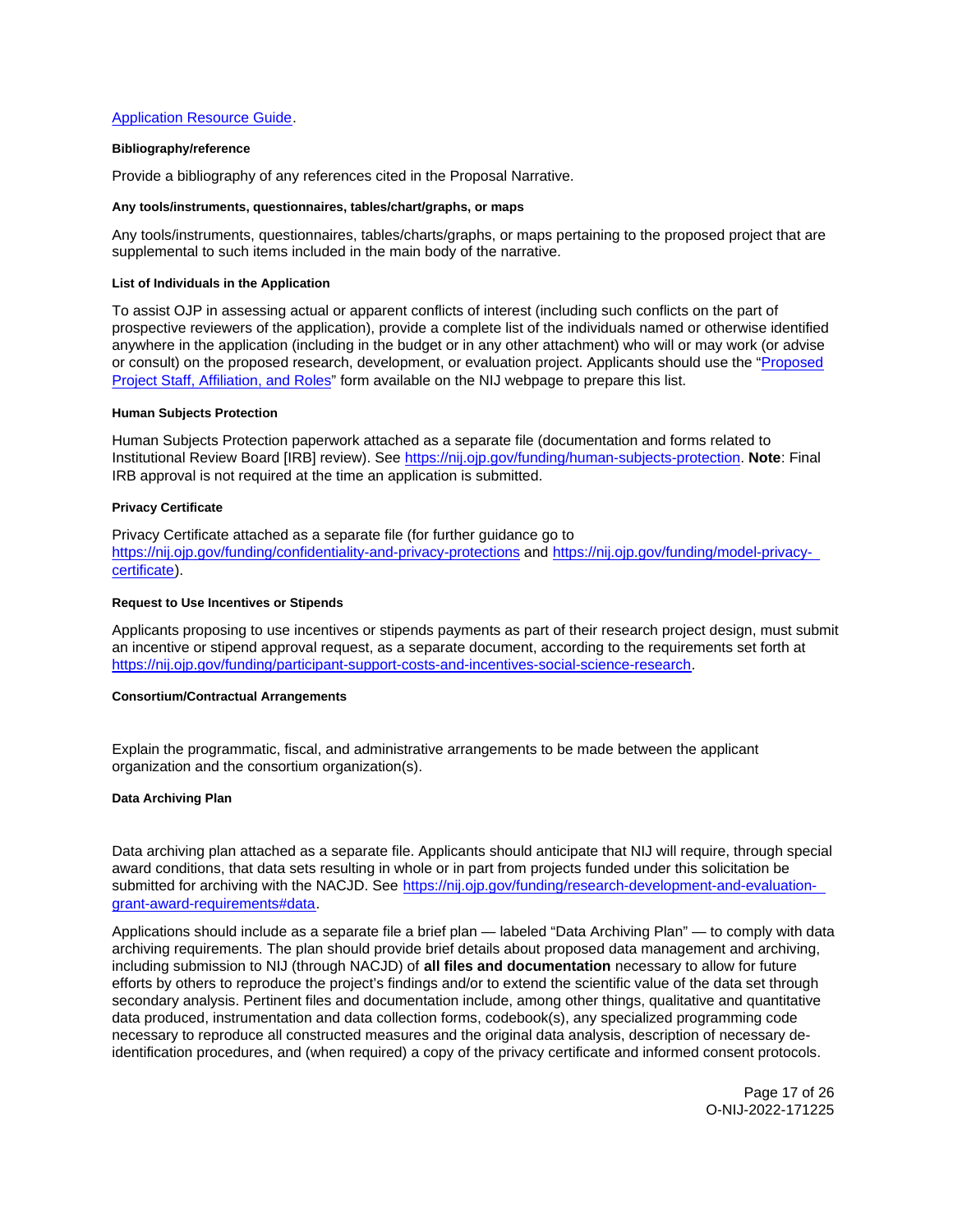<span id="page-18-0"></span>The plan should be one or two pages in length and include the level of effort associated with meeting archiving requirements.

Note that recipients are strongly encouraged to submit required data sets at least 90 days before the end of the period of performance.

#### **Disclosures and Assurances**

The applicant will address the following disclosures and assurances.

#### **Disclosure of Lobbying Activities**

Complete and submit the SF-LLL in [Grants.gov.](https://Grants.gov) See the [OJP Grant Application Resource Guide](https://www.ojp.gov/funding/apply/ojp-grant-application-resource-guide#disclosure-lobby) for additional information.

#### **DOJ Certified Standard Assurances**

Review and accept the DOJ Certified Standard Assurances in JustGrants. See the [OJP Grant Application](https://www.ojp.gov/funding/apply/ojp-grant-application-resource-guide#administrative)  [Resource Guide](https://www.ojp.gov/funding/apply/ojp-grant-application-resource-guide#administrative) for additional information.

#### **Applicant Disclosure of Duplication in Cost Items**

Complete the JustGrants web-based Applicant Disclosure of Duplication in Cost Items form. See the [OJP Grant](https://www.ojp.gov/funding/apply/ojp-grant-application-resource-guide#applicant-disclosure-pending-applications)  [Application Resource Guide](https://www.ojp.gov/funding/apply/ojp-grant-application-resource-guide#applicant-disclosure-pending-applications) for additional information.

#### **DOJ Certifications Regarding Lobbying; Debarment, Suspension and Other Responsibility Matters; and Drug-Free Workplace Requirements**

Review and accept the DOJ Certified Certifications Regarding Lobbying; Debarment, Suspension and Other Responsibility Matters; Drug-Free Workplace Requirements; Law Enforcement and Community Policing in JustGrants. See the [OJP Grant Application Resource Guide](https://www.ojp.gov/funding/apply/ojp-grant-application-resource-guide#administrative) for additional information.

#### **Applicant Disclosure and Justification – DOJ High Risk Grantees (if applicable)**

If applicable, submit the DOJ High Risk Disclosure and Justification as an attachment in JustGrants. A DOJ High Risk Grantee is an award recipient that has received a DOJ High Risk designation based on a documented history of unsatisfactory performance, financial instability, management system or other internal control deficiencies, or noncompliance with award terms and conditions on prior awards, or that is otherwise not responsible. See the [OJP Grant Application Resource Guide](https://www.ojp.gov/funding/apply/ojp-grant-application-resource-guide) for additional information.

## **How to Apply**

Step 1: The applicant must submit the **SF-424** and **SF-LLL** in [Grants.gov](https://Grants.gov) at [https://www.grants.gov/web/grants/register.html.](https://www.grants.gov/web/grants/register.html)

Step 2: The applicant must then submit the **full application,** including attachments, in JustGrants in [JustGrants.usdoj.gov.](https://justicegrants.usdoj.gov/)

For additional information, see the "How to Apply" section in the [OJP Grant Application Resource Guide](https://www.ojp.gov/funding/apply/ojp-grant-application-resource-guide#apply) and the [DOJ Application Submission Checklist.](https://justicegrants.usdoj.gov/sites/g/files/xyckuh296/files/media/document/appln-submission-checklist.pdf)

#### **Submission Dates and Time**

The **SF-424 and the SF-LLL** must be submitted in [Grants.gov](https://Grants.gov) by 11:59 p.m. eastern time on May 10, 2022.

(**IMPORTANT:** Please carefully review UEI Transition details under Step 1. of the Submission Information section above).

The **full application** must be submitted in JustGrants by 8:59 p.m. eastern time on May 24, 2022.

OJP urges applicants to submit their [Grants.gov](https://Grants.gov) and JustGrants submissions prior to the due dates to allow sufficient time to correct errors and resubmit by the submission deadlines if a rejection notification is received. To

> Page 18 of 26 O-NIJ-2022-171225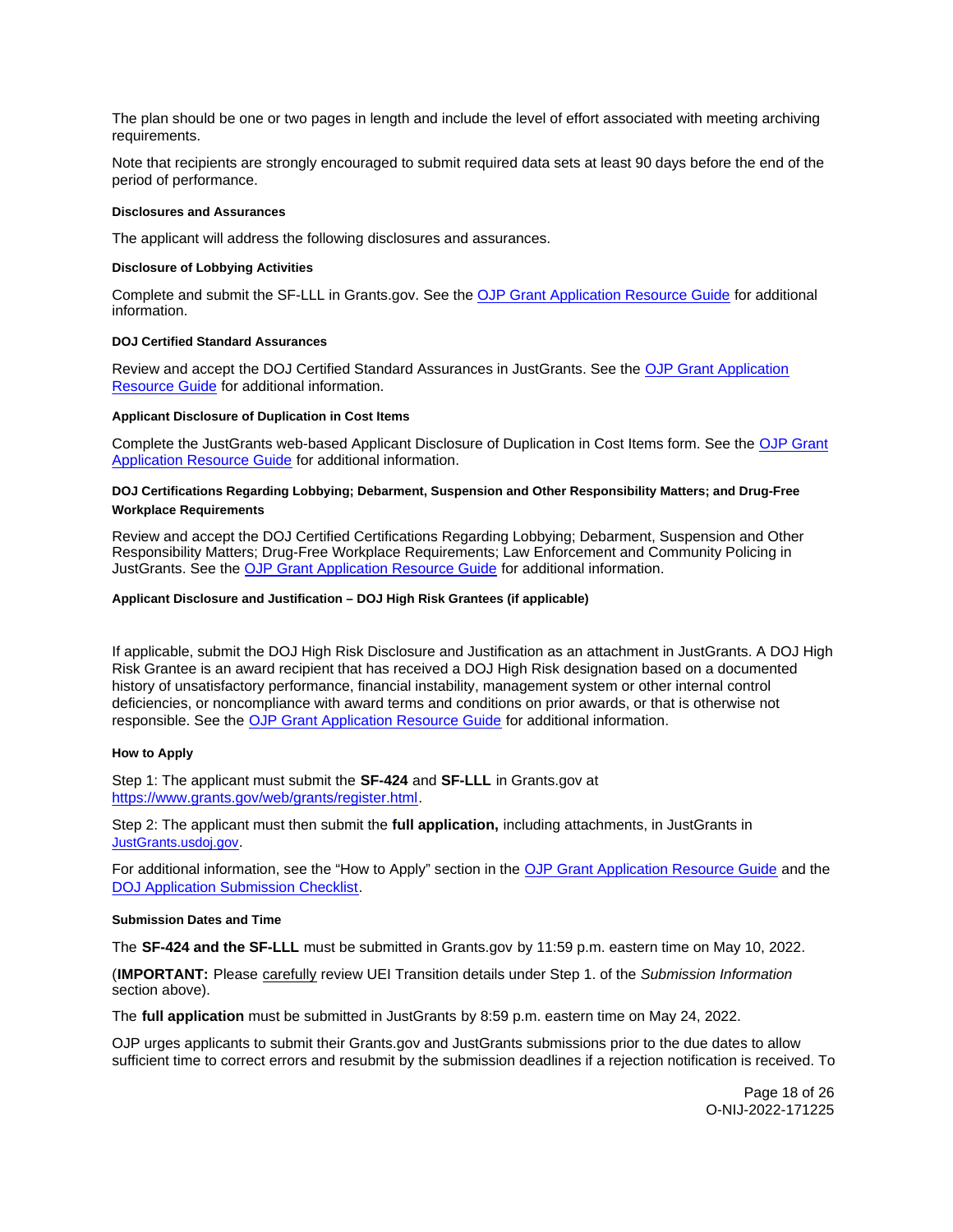<span id="page-19-0"></span>be considered timely, the **full application** must be submitted in JustGrants by the JustGrants application deadline.

#### **Experiencing Unforeseen Technical Issues**

An applicant that experiences unforeseen SAM.gov, [Grants.gov,](https://Grants.gov) or JustGrants technical issues beyond its control that prevent application submission by the deadline, must demonstrate all efforts in requesting technical support, in order to submit an application by the deadline. Technical support is available via phone and email to the applicable SAM.gov, [Grants.gov,](https://Grants.gov) or JustGrants support centers or service desks in which an applicant received a ticket number for resolution. If an applicant misses a deadline due to unforeseen technical difficulties, the applicant may request a waiver to submit an application after the deadline. Note: If an applicant does not submit all the required [Grants.gov](https://Grants.gov) forms by the [Grants.gov](https://Grants.gov) deadline, the applicant will not be able to proceed to the JustGrants portion of the application process.

An applicant experiencing technical difficulties with the following systems must contact the associated support desk indicated below to report the technical issue and receive a tracking number:

- [Grants.gov](https://Grants.gov)  contact the [Grants.gov Customer Support Hotline.](https://www.grants.gov/web/grants/support.html)
- SAM.gov contact the [SAM Help Desk \(Federal Service Desk\).](https://www.fsd.gov/gsafsd_sp)
- JustGrants contact the JustGrants Support Desk at [JustGrants.Support@usdoj.gov](mailto:JustGrants.Support@usdoj.gov) or 833–872–5175.

An applicant requesting a waiver to submit a late application must document their request for technical assistance in an email to OJP Response Center at [grants@ncjrs.gov](mailto:grants@ncjrs.gov) **within 24 hours after the application deadline** to request approval to submit its application after the deadline. If an applicant has technical issues with [Grants.gov,](https://Grants.gov) the applicant must contact OJP Response Center within 24 hours of the [Grants.gov](https://Grants.gov) deadline to request approval to submit after the deadline. However, waiver requests will not be reviewed until after the JustGrants deadline to allow time for all waivers to be submitted. Waiver requests to submit after the submission deadline must:

- Describe the technical difficulties experienced.
- Include a timeline of the applicant's submission efforts (e.g., what date and time did the error occur, what date and time was action taken to resolve the issue and resubmit, and what date and time did support representatives respond).
- Include an attachment(s) of the complete grant application and all required documentation and material.
- Include the applicant's DUNS number (or Unique Entity Identifier if applying after April 4, 2022), any applicable SAM.gov tracking number(s), [Grants.gov](https://Grants.gov) Help Desk, and JustGrants Support Desk Ticket Numbers.

OJP will review each request for late submission and required supporting documentation and notify the applicant whether the request has been approved or denied. For more details on the waiver process, OJP encourages applicants to review the "Experiencing Unforeseen Technical Issues" section in the [OJP Grant Application](https://www.ojp.gov/funding/apply/ojp-grant-application-resource-guide#experiencing-unforeseen-technical-issues)  [Resource Guide](https://www.ojp.gov/funding/apply/ojp-grant-application-resource-guide#experiencing-unforeseen-technical-issues).

## **Application Review Information**

## **Review Criteria**

## **Merit Review Criteria**

Applications that meet the basic minimum requirements will be evaluated by peer reviewers on how the proposed project/program addresses the following criteria:

1. Statement of the Problem (understanding of the problem) (15%)

Demonstrated understanding of the problem.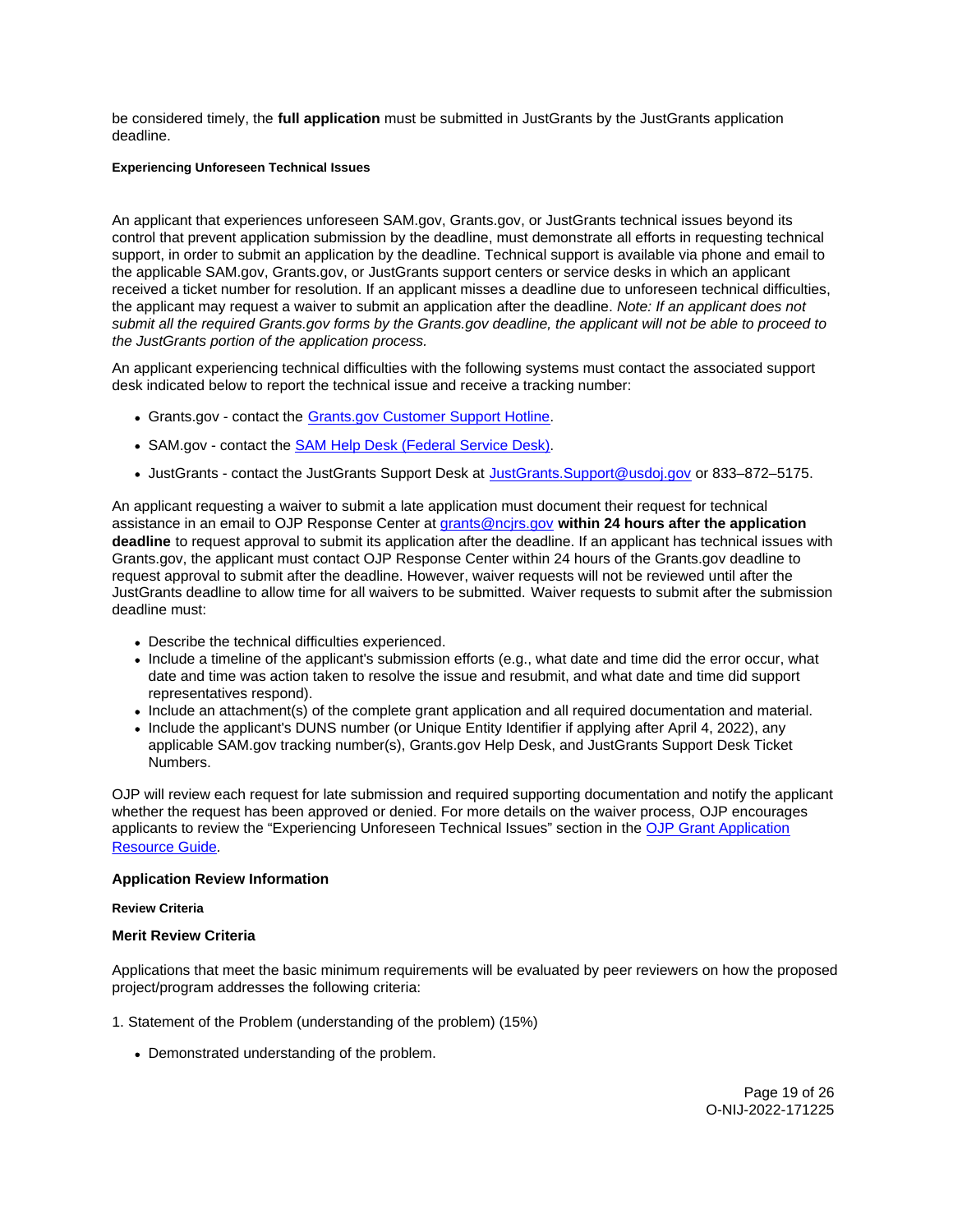- Demonstrated importance of research questions, goals and objectives, including alignment with the aims of the solicitation.
- Demonstrated awareness of the state of current research.
- 2. Project Design and Implementation (quality and technical merit) (50%).
	- Feasibility of proposed project.
	- Soundness of methods and analytic and technical approach to addressing the stated aim(s) of the proposed project.
	- Awareness of potential pitfalls of proposed project design and feasibility of proposed actions to minimize and/or mitigate them.
	- Feasibility of completing the deliverables noted in the solicitation.

3. Capabilities and Competencies (capabilities, demonstrated productivity, and experience of the applicant organization and proposed project staff) (25%)

- Qualifications and experience of proposed project staff (that is, the principal investigator, any and all coprincipal investigators, and all other individuals (and organizations) identified in the application (regardless of "investigator" status) who will be significantly involved in substantive aspects of the proposed project).
- Demonstrated ability of the applicant organization to implement the proposed strategies and manage the effort.
- Relationship between the capabilities/competencies of the proposed project staff (including the applicant organization) and the scope and strategies of the proposed project.
- 4. Potential Impact (10%)
	- Potential for a significant scientific or technical advance(s) that will improve criminal/juvenile justice in the United States.
	- Potential for significantly improved understanding of the stated criminal/juvenile justice problem.
	- Potential for innovative solution to address (all or a significant part of) the stated criminal/juvenile justice problem.
	- Strength and feasibility of the proposed dissemination plan to produce scholarly products (such as published, peer-reviewed, scientific journal articles, book chapter(s) or book(s) in the academic press, technological prototypes, patented inventions, databases, standards or similar scientific products) as well as make summary information available to broader interested audiences, such as criminal justice practitioners or policymakers.

## 5. Budget (0%)

In addition, peer reviewers will consider and may comment on the following additional items in the context of scientific and technical merit.

- Alignment of the proposed budget with proposed project activities.
- Total cost of the project relative to the perceived benefit (cost effectiveness).
- Appropriateness of the budget relative to the level of effort.
- Use of existing resources to conserve costs.

## **Other Review Criteria**

Other important considerations for NIJ include geographic diversity, strategic priorities (specifically including, but not limited to, those priority areas already mentioned), available funding, past performance, and the extent to

> Page 20 of 26 O-NIJ-2022-171225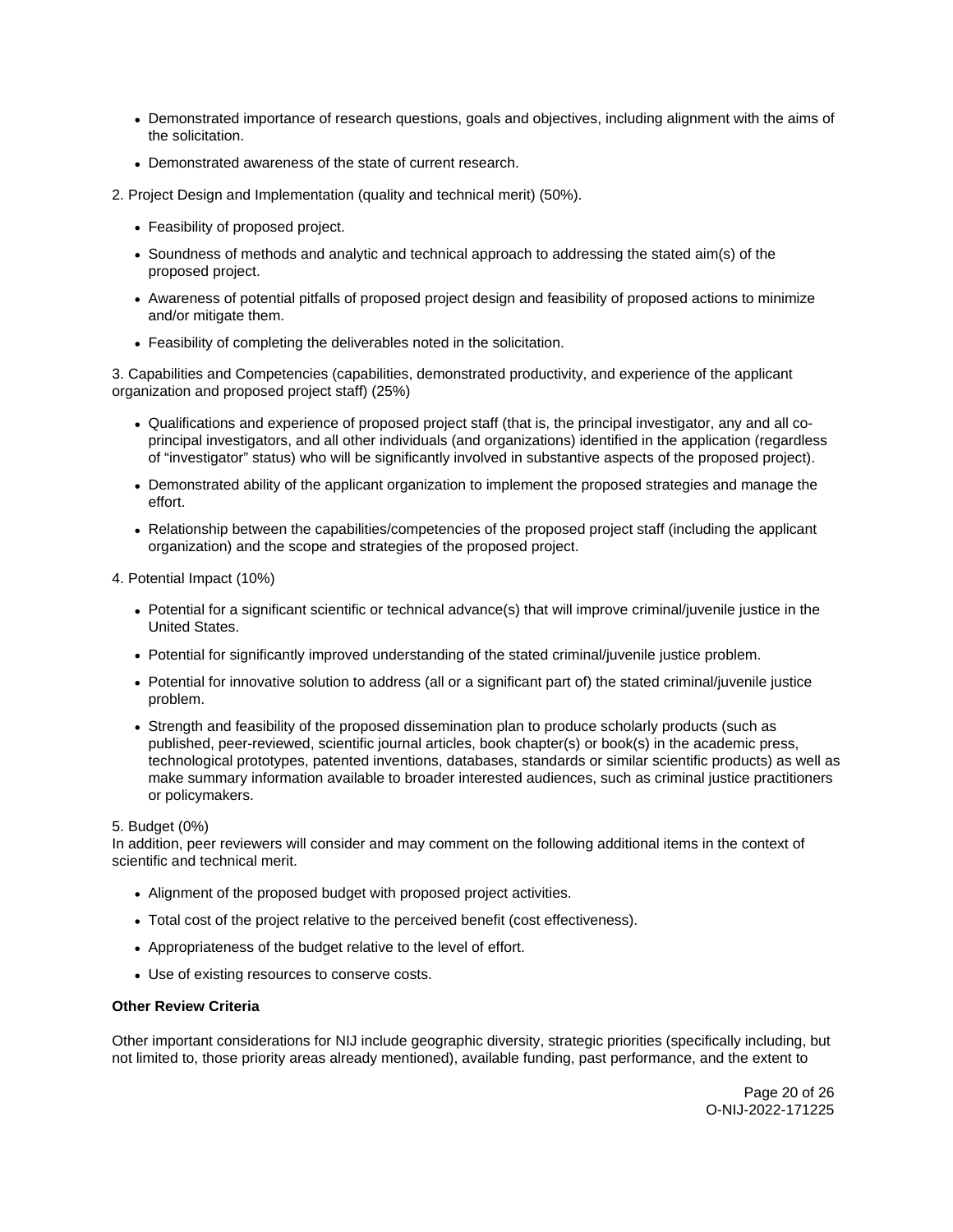<span id="page-21-0"></span>which the Budget Worksheet and Budget Narrative (web-based form) accurately explain project costs that are reasonable, necessary, and otherwise allowable under federal law and applicable federal cost principles.

#### **Review Process**

Applications submitted under this solicitation that meet the basic minimum requirements, will be evaluated for technical merit by a peer review panel(s) in accordance with OJP peer review policy and procedures using the stated review criteria listed above.

OJP screens applications to ensure they meet the basic minimum requirements prior to conducting the peer review. Although specific requirements may vary, the following are common requirements applicable to all OJP solicitations:

- The application must be submitted by an eligible type of applicant.
- The application must request funding within programmatic funding constraints (if applicable).
- The application must be responsive to the scope of the solicitation.
- The application must include all items necessary to meet the basic minimum requirements.
- The application, if submitted by an applicant that is a DOJ High Risk Grantee, or is designated "high risk" by a federal grant-making agency outside of DOJ, must not have been determined by the NIJ Director to pose a substantial risk of program implementation failure, based on 1) the applicant's lack of sufficient progress in addressing required corrective actions necessary for removal of the DOJ High Risk Grantee (or non-DOJ high risk) designation, 2) the nature and severity of the issues leading to or accompanying the DOJ High Risk Grantee (or non-DOJ high risk) designation, and/or 3) the applicant's expected ability to manage grant funds and achieve grant goals and objectives.

Pursuant to the Part 200 Uniform Requirements, before award decisions are made, OJP also reviews information related to the degree of risk posed by the applicant. Among other things to help assess whether an applicant with one or more prior federal awards has a satisfactory record with respect to performance, integrity, and business ethics, OJP checks whether the applicant is listed in SAM as excluded from receiving a federal award.

In addition, if OJP anticipates that an award will exceed \$250,000 in federal funds, OJP also must review and consider any information about the applicant that appears in the non-public segment of the integrity and performance system accessible through SAM (currently, the Federal Awardee Performance and Integrity Information System, FAPIIS).

**Important note on FAPIIS:** An applicant may review and comment on any information about itself that currently appears in FAPIIS and was entered by a federal awarding agency. OJP will consider such comments by the applicant, in addition to the other information in FAPIIS, in its assessment of the risk posed by the applicant.

All final award decisions will be made by the Director of the National Institute of Justice, who may consider not only peer review ratings and NIJ recommendations, but also other factors as indicated in this section.

## **Federal Award Administration Information**

#### **Federal Award Notices**

See the [OJP Grant Application Resource Guide](https://www.ojp.gov/funding/apply/ojp-grant-application-resource-guide#federal-award-notices) for information on award notifications and instructions.

#### **Administrative, National Policy, and Other Legal Requirements**

If selected for funding, in addition to implementing the funded project consistent with the OJP-approved application, the recipient must comply with all award conditions and all applicable requirements of federal statutes and regulations, including the applicable requirements referred to in the assurances and certifications executed in connection with award acceptance. For additional information on these legal requirements, see the "Administrative, National Policy, and Other Legal Requirements" section in the OJP Grant Application Resource [Guide.](https://www.ojp.gov/funding/apply/ojp-grant-application-resource-guide#administrative)

> Page 21 of 26 O-NIJ-2022-171225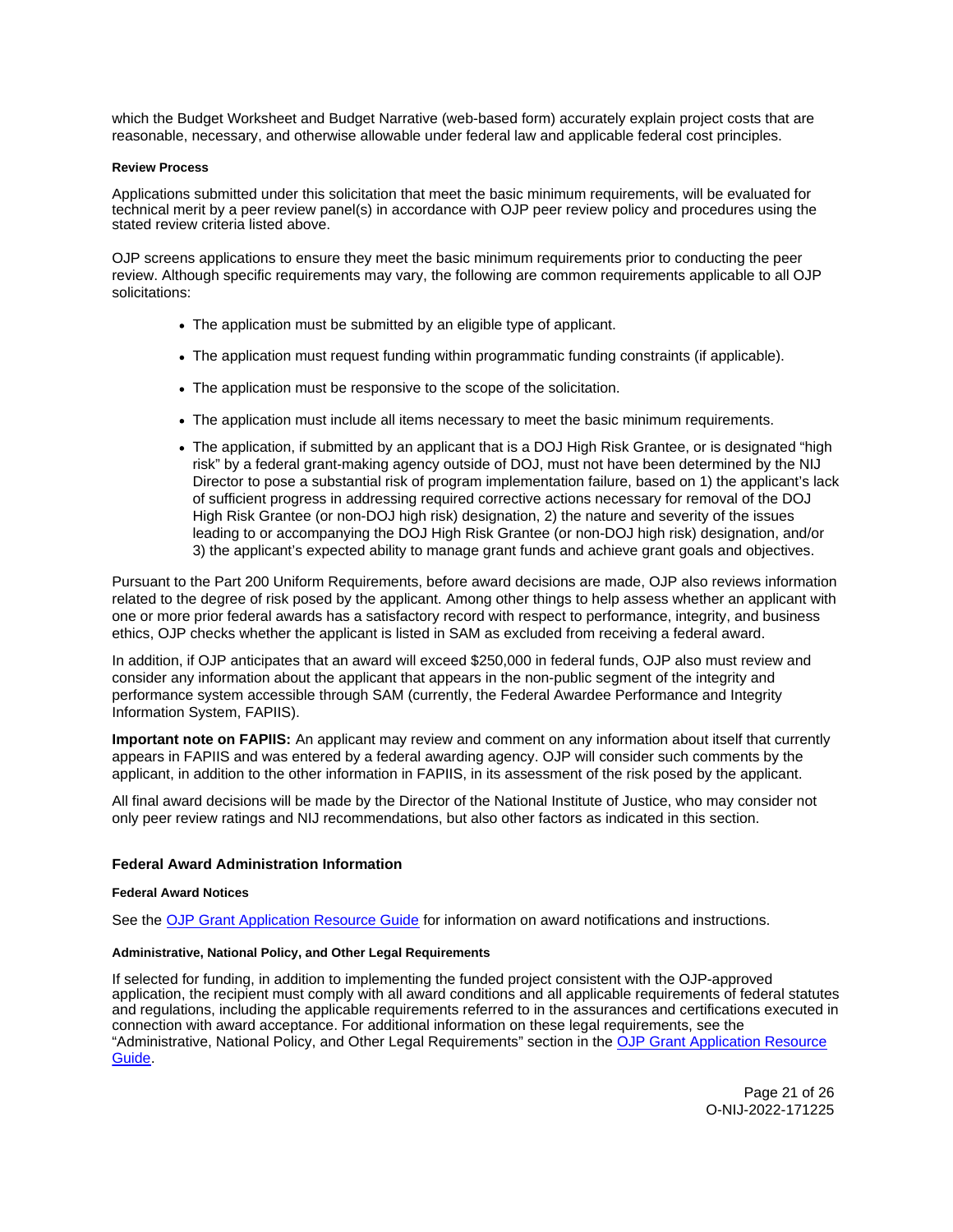#### <span id="page-22-0"></span>**Information Technology (IT) Security Clauses**

An application in response to this solicitation may require inclusion of information related to information technology security. See the [OJP Grant Application Resource Guide](https://www.ojp.gov/funding/apply/ojp-grant-application-resource-guide#information-technology) for information on information technology security.

#### **General Information about Post-Federal Award Reporting Requirements**

In addition to the deliverables described in the "Program Description" section, all award recipients under this solicitation will be required to submit certain reports and data.

Required reports. Award recipients typically must submit quarterly financial reports, semi-annual performance reports, final financial and performance reports, final research reports, and, if applicable, an annual audit report in accordance with the Part 200 Uniform Requirements or specific award conditions. Future awards and fund drawdowns may be withheld if reports are delinquent. (In appropriate cases, OJP may require additional reports.)

See the [OJP Grant Application Resource Guide](https://www.ojp.gov/funding/apply/ojp-grant-application-resource-guide#general-information) for additional information on specific post-award reporting requirements, including performance measure data.

## **Federal Awarding Agency Contact(s)**

For questions directed to the Federal Awarding Agency, see the OJP Response Center contact information on page 2.

For contact information for [Grants.gov](https://Grants.gov) and JustGrants, see page2.

## **Other Information**

#### **Freedom of Information and Privacy Act (5 U.S.C. 552 and 5 U.S.C. 552a)**

See the [OJP Grant Application Resource Guide](https://www.ojp.gov/funding/apply/ojp-grant-application-resource-guide#foia) for information on the Freedom of Information and Privacy Act (5 U.S.C. 552 and 5 U.S.C. 552a).

#### **Provide Feedback to OJP**

See the [OJP Grant Application Resource Guide](https://www.ojp.gov/funding/apply/ojp-grant-application-resource-guide#feedback) for information on how to provide feedback to OJP.

**Performance Measures**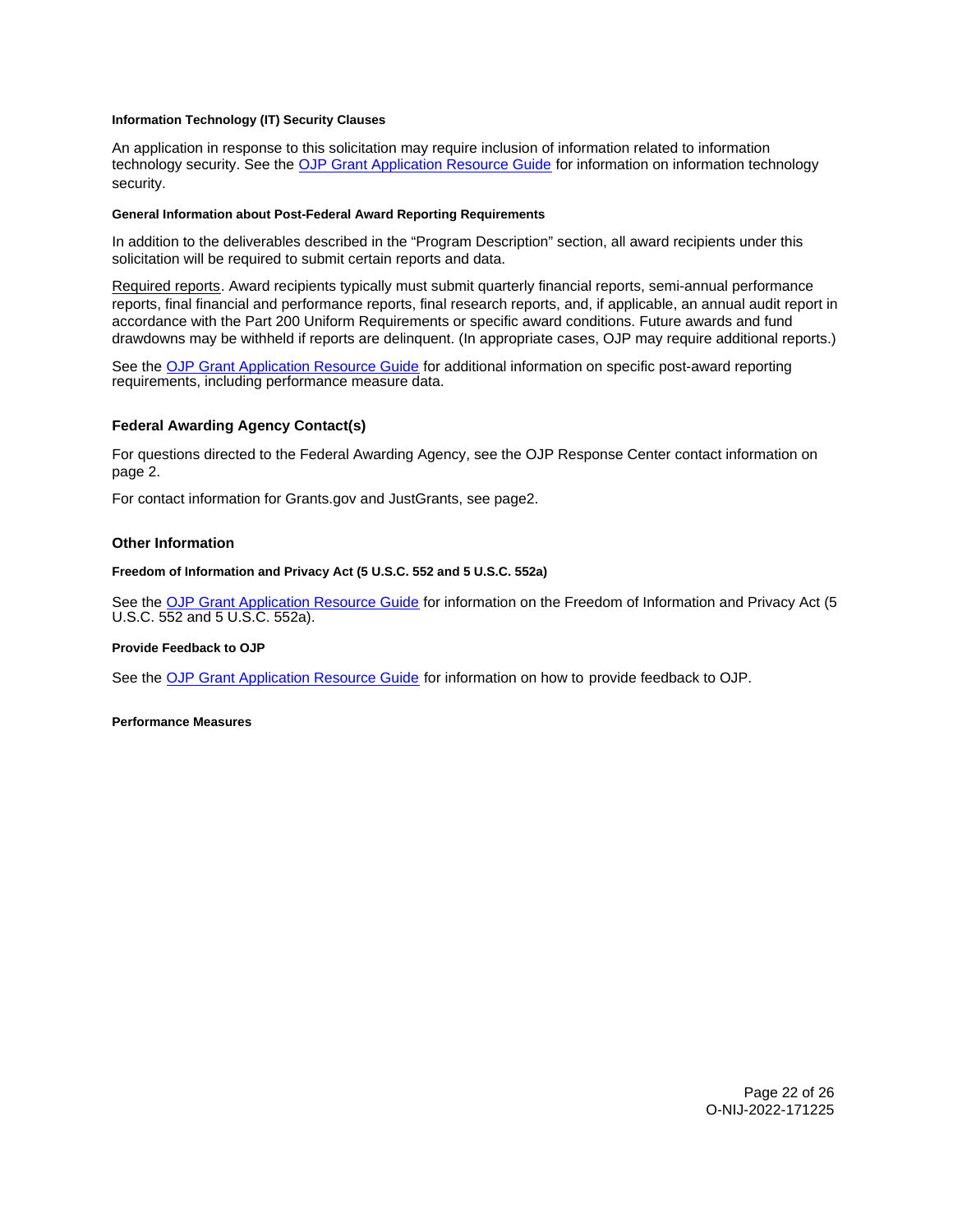| Objective                                                                                                                                                                                                                                                                                                                                                              | <b>Performance Measure(s)</b>                                                                                                                                                                                                                                                                                                                                                                                                                                                                                                                                                                                                                                                                                                                                                                                                                                                                                                                                                                                                       | <b>Description</b>                                                                                                                                                                                                                    | <b>Data Recipient</b><br><b>Provides</b>                                                                                                                                                                                                                                                                                                                                                                                                                                                                                                                                                                                                              |
|------------------------------------------------------------------------------------------------------------------------------------------------------------------------------------------------------------------------------------------------------------------------------------------------------------------------------------------------------------------------|-------------------------------------------------------------------------------------------------------------------------------------------------------------------------------------------------------------------------------------------------------------------------------------------------------------------------------------------------------------------------------------------------------------------------------------------------------------------------------------------------------------------------------------------------------------------------------------------------------------------------------------------------------------------------------------------------------------------------------------------------------------------------------------------------------------------------------------------------------------------------------------------------------------------------------------------------------------------------------------------------------------------------------------|---------------------------------------------------------------------------------------------------------------------------------------------------------------------------------------------------------------------------------------|-------------------------------------------------------------------------------------------------------------------------------------------------------------------------------------------------------------------------------------------------------------------------------------------------------------------------------------------------------------------------------------------------------------------------------------------------------------------------------------------------------------------------------------------------------------------------------------------------------------------------------------------------------|
| Conduct research in<br>social and behavioral<br>sciences having clear<br>implications for<br>criminal justice policy<br>and practice in the<br>United States.<br>Conduct research in<br>science, technology,<br>engineering, and/or<br>mathematics having<br>clear implications for<br>criminal or juvenile<br>justice policy and<br>practice in the United<br>States. | 1. Relevance to the needs of the<br>field as measured by whether<br>the project's substantive scope<br>did not deviate from the funded<br>project or any subsequent<br>agency-approved modifications<br>to the scope.<br>2. Quality of the research as<br>demonstrated by the scholarly<br>products that result, in whole or<br>in part, from work funded under<br>the NIJ award, such as<br>published, peer-reviewed,<br>scientific journal articles, and/or<br>(as appropriate for the funded<br>project) law review journal<br>articles, book chapter(s) or book<br>(s) in the academic press,<br>technological prototypes,<br>patented inventions, or similar<br>scientific products.<br>3. Quality of management as<br>measured by such factors as<br>whether significant project<br>milestones were achieved,<br>reporting and other deadlines<br>were met, and costs remained<br>within approved limits.<br>4. Number of technologies<br>fielded as a result, in whole or in<br>part, of work funded under the<br>NIJ award. | A technology is<br>defined as a tool<br>to include, for<br>example, test<br>methods,<br>software,<br>hardware, etc.<br>A fielded<br>technology is<br>one that remains<br>in use at the<br>conclusion of the<br>grant or<br>agreement. | 1. Quarterly financial<br>reports, semi-annual and<br>final progress reports,<br>and products of the work<br>performed under the NIJ<br>award (including, at<br>minimum, a final<br>research report). If<br>applicable, an annual<br>audit report.<br>2. List of citation(s) to all<br>scholarly products that<br>resulted, in whole or in<br>part, from work funded<br>under the NIJ award.<br>3. If applicable, each<br>data set that resulted, in<br>whole or in part, from<br>work funded under the<br>NIJ award.<br>4. Description of all<br>technologies fielded as a<br>result, in whole or in part,<br>of work funded under the<br>NIJ award. |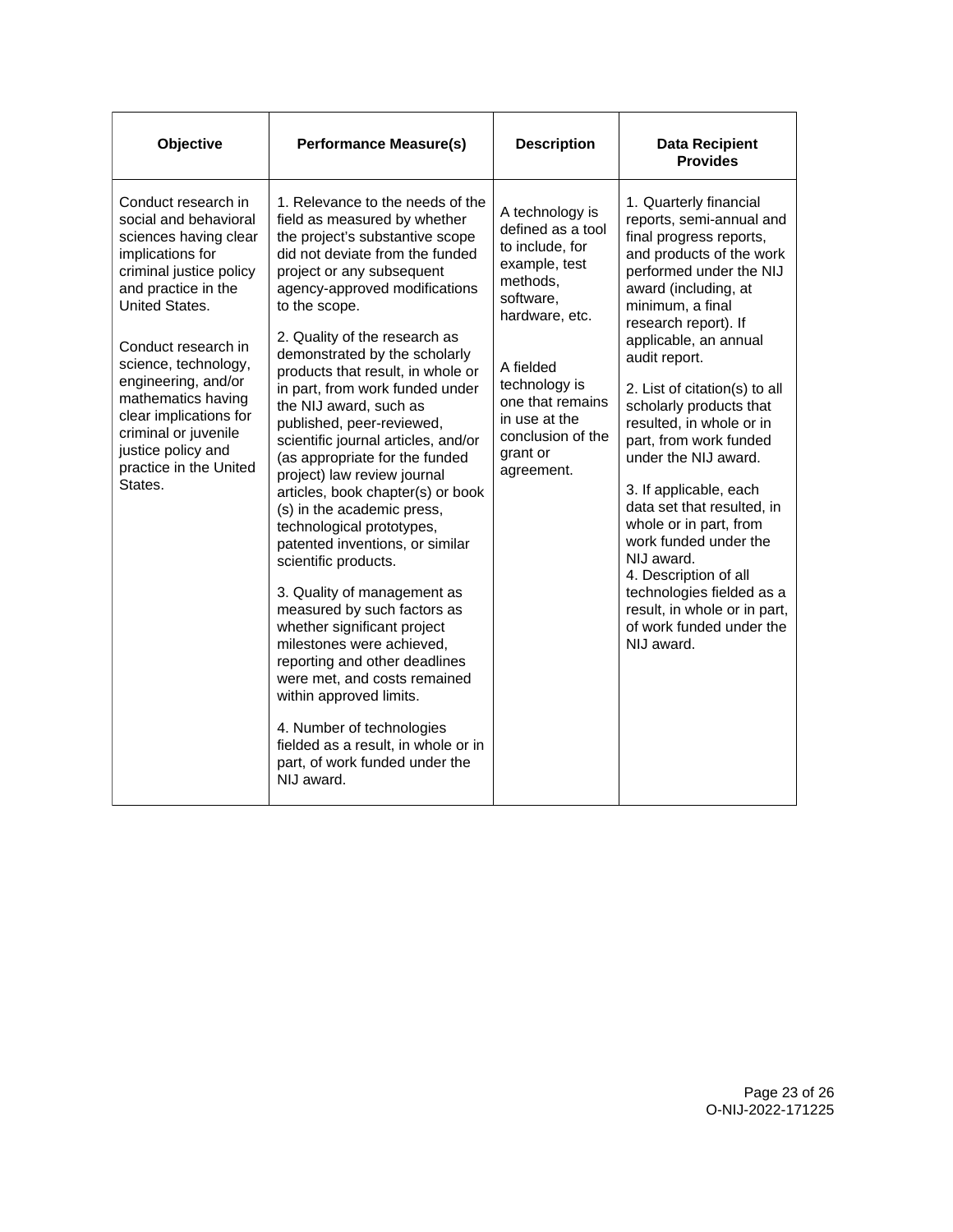## <span id="page-24-0"></span>**Application Checklist**

## **NIJ FY22 Research and Evaluation on the Administration of Justice: Diversion and Restorative Justice**

This application checklist has been created as an aid in developing an application. The [DOJ Application](https://justicegrants.usdoj.gov/sites/g/files/xyckuh296/files/media/document/appln-submission-checklist.pdf)  [Submission Checklist](https://justicegrants.usdoj.gov/sites/g/files/xyckuh296/files/media/document/appln-submission-checklist.pdf) is another resource.

### **What an Applicant Must Do:**

Prior to registering in [Grants.gov](https://Grants.gov):

- Confirm your Entity's [System Award Management \(SAM\)](https://sam.gov/SAM/) Registration Information (see [OJP Grant](https://www.ojp.gov/funding/apply/ojp-grant-application-resource-guide#apply)  [Application Resource Guide\)](https://www.ojp.gov/funding/apply/ojp-grant-application-resource-guide#apply)
- Acquire a SAM Unique Entity Identifier (UEI):
	- If applying before April 4, 2022, obtain or confirm your Data Universal Number System (DUNS) number at [www.dnb.com.](http://www.dnb.com)
	- On April 4, 2022, the federal government will stop using DUNS and start using the new [SAM UEI.](https://justicegrants.usdoj.gov/resources/system-for-award-management#transition-to-unique-entity-id-sam)

To register in [Grants.gov](https://Grants.gov):

- Acquire an AOR and a [Grants.gov](https://Grants.gov) username and password (see OJP Grant Application Resource [Guide\)](https://www.ojp.gov/funding/apply/ojp-grant-application-resource-guide#apply)
- Acquire AOR confirmation from the E-Business Point of Contact (E-Biz POC) (see OJP Grant [Application Resource Guide\)](https://www.ojp.gov/funding/apply/ojp-grant-application-resource-guide#apply)

To find the funding opportunity:

- Search for the funding opportunity in [Grants.gov](https://Grants.gov) using the opportunity number, Assistance Listing or keyword(s)
- Access the funding opportunity and application package (see Step 7 in the [OJP Grant Application](https://www.ojp.gov/funding/apply/ojp-grant-application-resource-guide#apply)  [Resource Guide\)](https://www.ojp.gov/funding/apply/ojp-grant-application-resource-guide#apply)
- Sign up for [Grants.gov](https://Grants.gov) email [notifications](https://www.grants.gov/web/grants/manage-subscriptions.html) (optional) (see [OJP Grant Application Resource Guide\)](https://www.ojp.gov/funding/apply/ojp-grant-application-resource-guide#apply)
- Read Important Notice: Applying for Grants in Grants.gov
- Read OJP policy and guidance on conference approval, planning, and reporting available at [ojp.gov/financialguide/DOJ/PostawardRequirements/chapter3.10a.htm](https://ojp.gov/financialguide/DOJ/PostawardRequirements/chapter3.10a.htm) (see [OJP Grant Application](https://www.ojp.gov/funding/apply/ojp-grant-application-resource-guide#prior-approval)  [Resource Guide](https://www.ojp.gov/funding/apply/ojp-grant-application-resource-guide#prior-approval)

**Overview of Post-Award Legal Requirements:** 

Review the "[Overview of Legal Requirements Generally Applicable to OJP Grants and Cooperative](https://www.ojp.gov/funding/explore/legal-overview-awards)  [Agreements - FY 2022 Awards"](https://www.ojp.gov/funding/explore/legal-overview-awards) in the [OJP Funding Resource Center.](https://www.ojp.gov/funding/explore/legal-overview-awards)

#### **Review Scope Requirement:**

The federal amount requested is within the allowable limit(s) of \$3M.

**Review Eligibility Requirement:** See cover page.

~~~

### **Prepare to submit the Application for Federal Assistance standard form (SF)-424 and Disclosure of Lobbying Activities form (SF-LLL)**

- Review Information to complete the Application for Federal Assistance (SF-424) in [Grants.gov](https://Grants.gov)
- Complete Standard Applicant Information (SF-424 information from [Grants.gov\)](https://Grants.gov)
- Submit the **SF-424** and **SF-LLL** in [Grants.gov](https://Grants.gov)

#### After the SF-424 and SF-LLL submission in [Grants.gov](https://Grants.gov), receive [Grants.gov](https://Grants.gov) email notifications that:

- Submission has been received in Grants.gov
- Submission has either been successfully validated or rejected with errors (see OJP Grant [Application Resource Guide\)](https://www.ojp.gov/funding/apply/ojp-grant-application-resource-guide#apply)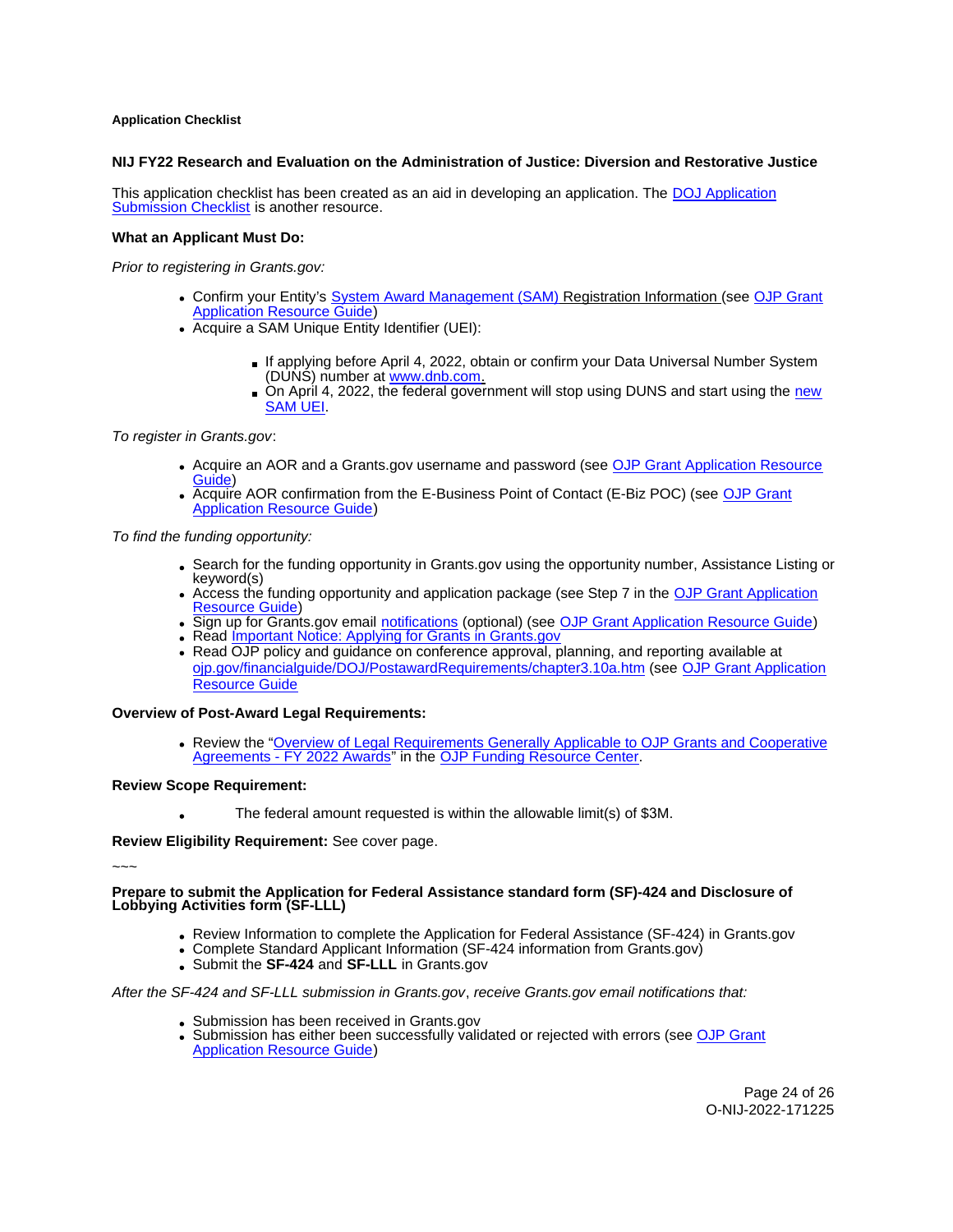<span id="page-25-0"></span>If no [Grants.gov](https://Grants.gov) receipt and validation, or error notifications are received:

• Contact OJP Response Center regarding technical difficulties (see OJP Grant Application Resource [Guide\)](https://www.ojp.gov/funding/apply/ojp-grant-application-resource-guide#apply)

Receive email notification to complete application in JustGrants:

Proceed to complete application in JustGrants

## **Content of Application Submission: Critical Application Elements**

The following items are critical application elements required to pass the basic minimum requirements review. If OJP determines that an application does not include the following elements, it will neither proceed to peer review, nor receive further consideration.

- Proposal Narrative
- Budget Worksheet and Budget Narrative (web-based form)
- Curriculum Vitae/Resumes for Key Personnel

### ~~~

### **Budget and Associated Documentation:**

- Indirect Cost Rate Agreement (if applicable) (see [OJP Grant Application Resource Guide\)](https://www.ojp.gov/funding/apply/ojp-grant-application-resource-guide#indirect-cost)
- Financial Management and System of Internal Controls Questionnaire (see [OJP Grant Application](https://www.ojp.gov/funding/apply/ojp-grant-application-resource-guide#fm-internal-controls-questionnaire)  [Resource Guide\)](https://www.ojp.gov/funding/apply/ojp-grant-application-resource-guide#fm-internal-controls-questionnaire)
- Disclosure of Process related to Executive Compensation (see [OJP Grant Application Resource](https://www.ojp.gov/funding/apply/ojp-grant-application-resource-guide#disclosure-process-executive)  [Guide\)](https://www.ojp.gov/funding/apply/ojp-grant-application-resource-guide#disclosure-process-executive)

## **Additional Application Components:**

- Tribal Authorizing Resolution (if applicable) (see [OJP Grant Application Resource Guide\)](https://www.ojp.gov/funding/apply/ojp-grant-application-resource-guide#tribal-authorizing-resolution)
- Research and Evaluation Independence and Integrity (see [OJP Grant Application Resource Guide\)](https://www.ojp.gov/funding/apply/ojp-grant-application-resource-guide#research-evaluation)
- Request and Justification for Employee Compensation; Waiver (if applicable) (see OJP Grant [Application Resource Guide\)](https://www.ojp.gov/funding/apply/ojp-grant-application-resource-guide#limitation-use-award)

#### **Disclosures and Assurances:**

- [Disclosure of Lobbying Activities \(SF-LLL\)](https://ojp.gov/funding/Apply/Resources/Disclosure.pdf) (see [OJP Grant Application Resource Guide\)](https://www.ojp.gov/funding/apply/ojp-grant-application-resource-guide#disclosure-lobby)
- Applicant Disclosure of Duplication in Cost Items (see [OJP Grant Application Resource Guide\)](https://www.ojp.gov/funding/apply/ojp-grant-application-resource-guide#applicant-disclosure-pending-applications)
- DOJ Certified Standard Assurances (see [OJP Grant Application Resource Guide\)](https://www.ojp.gov/funding/apply/ojp-grant-application-resource-guide#administrative)
- DOJ Certifications Regarding Lobbying; Debarment, Suspension and Other Responsibility Matters; and Drug-Free Workplace Requirements (see [OJP Grant Application Resource Guide\)](https://www.ojp.gov/funding/apply/ojp-grant-application-resource-guide#administrative)
- Applicant Disclosure and Justification DOJ High Risk Grantees (if applicable) (see OJP Grant [Application Resource Guide\)](https://www.ojp.gov/funding/apply/ojp-grant-application-resource-guide#applicant-disclosure-justification)

#### Submit application in JustGrants:

Application has been successfully submitted in JustGrants

If no JustGrants application submission, validation, or error notifications are received:

• Contact the JustGrants Service Desk at 833-872-5175 or [JustGrants.Support@usdoj.gov](mailto:JustGrants.Support@usdoj.gov) regarding technical difficulties.

#### **Endnotes**

[1] National Institute of Justice Courts Strategic Research Plan, 2020-2024. [https://www.ojp.gov/pdffiles1/nij/254684.pdf.](https://www.ojp.gov/pdffiles1/nij/254684.pdf)